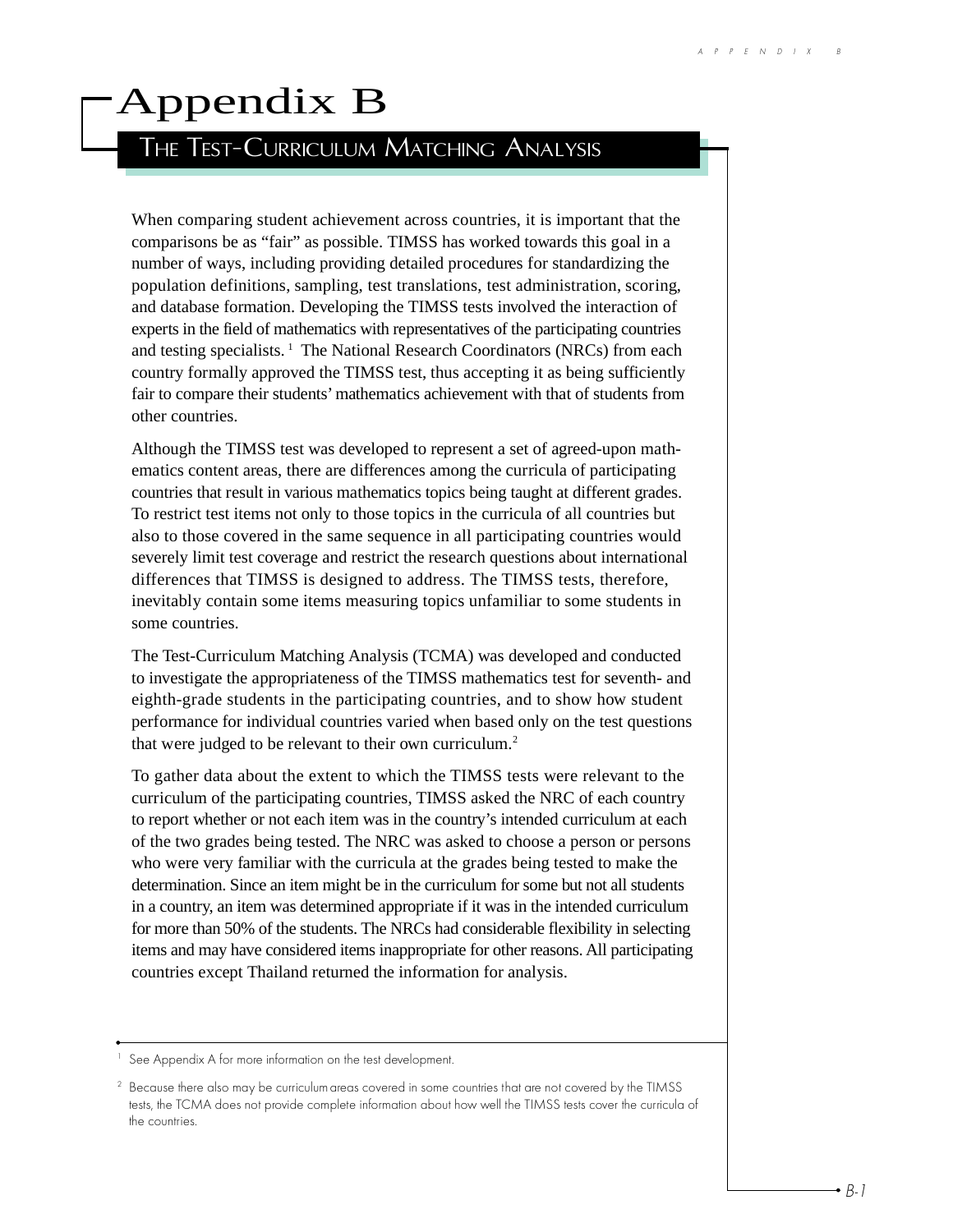Tables B.1 and B.2 present the TCMA results for the eighth and seventh grades, respectively. The first row of each table indicates that at both grades the countries varied substantially in the number of items considered appropriate. At the eighth grade, half of the countries indicated that items representing 90% or more of the score points (145 out of a possible 162) were appropriate,  $3$  with the percent ranging from 100% in Hungary and the United States to 47% (76 score points) in Greece. Although, in general, fewer items were selected at the seventh grade than at the eighth grade, nearly half of the countries selected items representing at least threequarters of the score points (121), and several countries selected items representing 90% or more. The number of score points represented by the selected items for the seventh grade ranged from 59 (36%) in Denmark to 162 (100%) in the United States. That somewhat lower percentages of items were selected for the TCMA at the seventh grade is consistent with the instrument-development process, which put more emphasis on the upper-grade curriculum.

Since most countries indicated that some items were not included in their intended curricula at the two grades tested, the question becomes whether the inclusion of these items had any effect on the international performance comparisons.4 The TCMA results provide a method for answering this question, providing evidence that it is reasonable to make cross-national comparisons on the basis of the TIMSS mathematics test.

Each of the first columns in Tables B.1 and B.2 shows the overall average percent correct for each country (as discussed in Chapter 2 and reproduced here for convenience in making comparisons). The countries are presented in the order of their overall performance, from highest to lowest. To interpret these tables, reading across a row provides the average percent correct for the students in the country identified by that row on the items selected by each of the countries named across the top of the table. For example, eighth-grade Korean students had an average of 71% correct on the items that Singapore selected as appropriate for the Singaporean students, an average of 72% percent correct on the items selected for the Japanese students, 73% correct for its own items, 72% on the items selected by Hong Kong, and so forth. The column for a country shows how each of the other countries performed on the subset of items selected for its own students. Using the set of items selected by Switzerland as an example, on average, 80% of these items were answered correctly by the Singaporean students, 75% by the Japanese students, 72% by the students from Hong Kong, 71% by the Belgian (Flemish) students, and so forth. The shaded diagonal elements in

<sup>&</sup>lt;sup>3</sup> Of the 151 items in the test, some items were assigned more score points than others. In particular, some items had two parts, and some extended-response items were scored on a two-point scale and others on a three-point scale. The total number of score points available for analysis was 162. The TCMA uses the score points in order to give the same importance to items that they received in the test scoring.

<sup>4</sup> It should be noted that the performance levels presented in Tables B.1 and B.2 are based on average percents correct as was done in Chapter 2, which is different from the average scale scores that were presented in Chapter 1. The cost and delay of scaling would have been prohibitive for the TCMA analyses.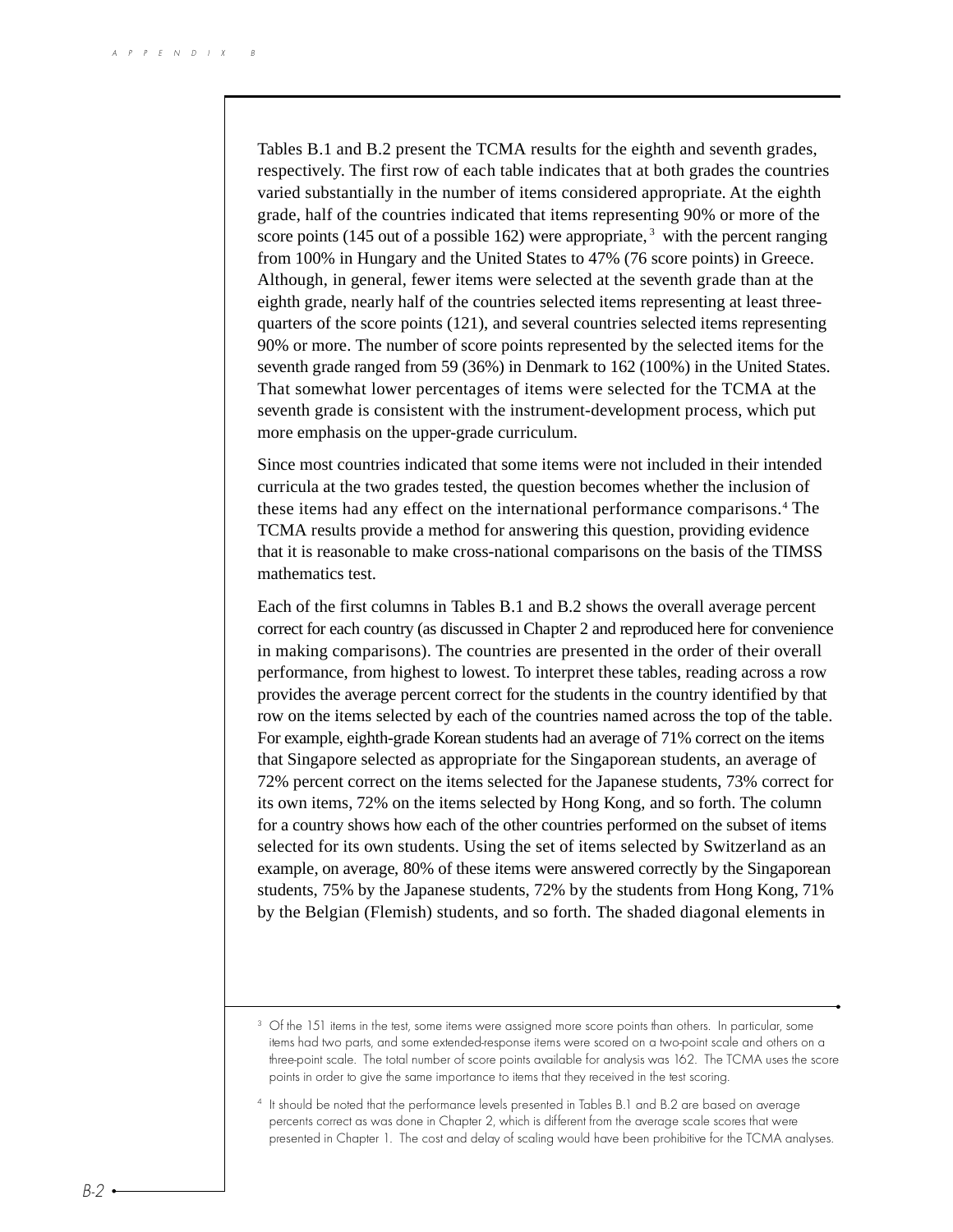| ).                                              |   |
|-------------------------------------------------|---|
|                                                 |   |
|                                                 |   |
|                                                 |   |
|                                                 |   |
|                                                 |   |
|                                                 |   |
|                                                 |   |
|                                                 |   |
|                                                 |   |
|                                                 |   |
|                                                 |   |
|                                                 |   |
|                                                 |   |
|                                                 |   |
| -<br>-<br>-<br>-                                |   |
|                                                 |   |
|                                                 |   |
| )                                               |   |
|                                                 |   |
|                                                 |   |
|                                                 |   |
| $\frac{1}{2}$                                   |   |
|                                                 | I |
| ֖֖֧֖ׅׅ֖֧ׅ֧ׅ֧ׅ֧֚֚֚֚֚֚֚֚֚֚֚֚֚֚֚֚֚֚֚֚֚֚֚֚֚֚֡֝֝֝֬֝֬ |   |
|                                                 |   |
| I<br>í                                          |   |
|                                                 |   |
|                                                 |   |
|                                                 | ļ |
|                                                 |   |
| I                                               |   |

Average Percent Correct Based on Subsets of Items Specially Identified by Each Country as Addressing Its Curriculum (See Table B.3 for corresponding standard errors) **Average Percent Correct Based on Subsets of Items Specially Identified by Each Country as Addressing Its Curriculum (See Table B.3 for corresponding standard errors)**

Instructions: Read across the row to compare that country's performance based on the test items included by each of the countries across the top. **Instructions:** Read **across** the row to compare that country's performance based on the test items included by each of the countries across the top.

Read down the column under a country name to compare the performance of the country down the left on the items included by the country listed on the top. Read **down** the column under a country name to compare the performance of the country down the left on the items included by the country listed on the top.

|                                                                                                            | Read along the <i>diagonal</i> to compare performance for each different country based |                  |                                  |                                |                                      |                              |                      |                                              |             |                   |                                 |                                                                                                                     |                    |            |                         |        |                                                                                                                                                                                                                                                                                                                     | on its own decisions about the test items to include. |           |        |        |                                                                                                                 |                                                                                                                  |         |               |                                                                                                       |                                                                                                                                                                |                                                                                              |       |         |        |         |                                                                                                                                                                                                                                                                                                                                        |                    |                    |                                                                                                  |          |              |
|------------------------------------------------------------------------------------------------------------|----------------------------------------------------------------------------------------|------------------|----------------------------------|--------------------------------|--------------------------------------|------------------------------|----------------------|----------------------------------------------|-------------|-------------------|---------------------------------|---------------------------------------------------------------------------------------------------------------------|--------------------|------------|-------------------------|--------|---------------------------------------------------------------------------------------------------------------------------------------------------------------------------------------------------------------------------------------------------------------------------------------------------------------------|-------------------------------------------------------|-----------|--------|--------|-----------------------------------------------------------------------------------------------------------------|------------------------------------------------------------------------------------------------------------------|---------|---------------|-------------------------------------------------------------------------------------------------------|----------------------------------------------------------------------------------------------------------------------------------------------------------------|----------------------------------------------------------------------------------------------|-------|---------|--------|---------|----------------------------------------------------------------------------------------------------------------------------------------------------------------------------------------------------------------------------------------------------------------------------------------------------------------------------------------|--------------------|--------------------|--------------------------------------------------------------------------------------------------|----------|--------------|
| Country                                                                                                    | Average Percent<br>Correct on All Items                                                | Singapore        | ueder                            | Korea                          | биоу бион                            | Belgium (FI)                 | Czech Republic       | <b>Slovak Republic</b>                       | Switzerland | Austria           | <b>France</b><br><b>AuebunH</b> | <b>Binevol2</b>                                                                                                     | Russian Federation | spueµayıaN | Bulgaria                | Canada | Ireland                                                                                                                                                                                                                                                                                                             | (பு) யார்ரி                                           | Australia | lesiel | uəpəms | Germany                                                                                                         | Norway<br>New Zealand                                                                                            | England | United States | Denmark                                                                                               | pueltoog                                                                                                                                                       | Latvia (LSS)                                                                                 | uisqe | lceland | ခ၁ခခၪ၅ | Romania | Lithuania                                                                                                                                                                                                                                                                                                                              | Portugal<br>Cyprus | Iran, Islamic Rep. | іівмиу                                                                                           | Colombia | South Africa |
|                                                                                                            | ō<br>(Number<br>$162**$                                                                | 144<br>ore       | 53<br>πs                         | 148                            | 50                                   |                              |                      |                                              |             |                   |                                 |                                                                                                                     |                    |            |                         |        |                                                                                                                                                                                                                                                                                                                     |                                                       |           |        |        |                                                                                                                 |                                                                                                                  |         |               |                                                                                                       |                                                                                                                                                                |                                                                                              |       |         |        |         |                                                                                                                                                                                                                                                                                                                                        |                    |                    |                                                                                                  |          |              |
| Singapore                                                                                                  | ೯ ೧                                                                                    | 57               |                                  | န္တ                            |                                      |                              |                      | 92                                           | ္ဗုဒ္ထ      | 질의 수              | $rac{6}{5}$<br>ଞ୍ଚାମ            |                                                                                                                     |                    |            |                         |        |                                                                                                                                                                                                                                                                                                                     |                                                       |           |        |        |                                                                                                                 |                                                                                                                  |         |               |                                                                                                       |                                                                                                                                                                |                                                                                              |       |         |        |         |                                                                                                                                                                                                                                                                                                                                        |                    |                    |                                                                                                  |          |              |
| Japan<br>Korea                                                                                             | <b>ଡ଼ି</b> ସି.<br>ବି.କି.<br>ನ                                                          | $\frac{1}{2}$    | $\mathbb{R}^2$<br>$\overline{r}$ | $\mathbb{Z}$<br>74             | 2222                                 |                              |                      |                                              |             |                   | $\overline{\mathbf{r}}$         |                                                                                                                     |                    |            |                         |        |                                                                                                                                                                                                                                                                                                                     |                                                       |           |        |        |                                                                                                                 |                                                                                                                  |         |               |                                                                                                       |                                                                                                                                                                |                                                                                              |       |         |        |         |                                                                                                                                                                                                                                                                                                                                        |                    |                    |                                                                                                  |          |              |
| Hong Kong                                                                                                  | (1.4)<br>88                                                                            | $\overline{r}$   | $\overline{r}$                   |                                |                                      |                              | <b>E</b><br>Elista B | $\overline{70}$                              | たいに 8       |                   | $\overline{70}$                 |                                                                                                                     |                    |            |                         |        |                                                                                                                                                                                                                                                                                                                     |                                                       |           |        |        |                                                                                                                 |                                                                                                                  |         |               |                                                                                                       |                                                                                                                                                                |                                                                                              |       |         |        |         |                                                                                                                                                                                                                                                                                                                                        |                    |                    |                                                                                                  |          |              |
| Belgium (FI)                                                                                               | $\frac{4}{1}$                                                                          | 65               | 65                               |                                |                                      |                              |                      | 65                                           |             |                   | 66                              |                                                                                                                     |                    |            |                         |        |                                                                                                                                                                                                                                                                                                                     |                                                       |           |        |        |                                                                                                                 |                                                                                                                  |         |               |                                                                                                       |                                                                                                                                                                |                                                                                              |       |         |        |         |                                                                                                                                                                                                                                                                                                                                        |                    |                    |                                                                                                  |          |              |
| Slovak Republic<br><b>Czech Republic</b>                                                                   | (0.8)                                                                                  |                  | 68                               |                                |                                      |                              |                      | 66<br>63                                     | 884         | 25883             | 66<br>63                        |                                                                                                                     |                    |            |                         |        |                                                                                                                                                                                                                                                                                                                     |                                                       |           |        |        |                                                                                                                 |                                                                                                                  |         |               |                                                                                                       |                                                                                                                                                                |                                                                                              |       |         |        |         |                                                                                                                                                                                                                                                                                                                                        |                    |                    |                                                                                                  |          |              |
| Switzerland                                                                                                | (0.6)                                                                                  |                  |                                  |                                |                                      |                              |                      |                                              |             |                   | 62                              |                                                                                                                     |                    |            |                         |        |                                                                                                                                                                                                                                                                                                                     |                                                       |           |        |        |                                                                                                                 |                                                                                                                  |         |               |                                                                                                       |                                                                                                                                                                |                                                                                              |       |         |        |         |                                                                                                                                                                                                                                                                                                                                        |                    |                    |                                                                                                  |          |              |
| Hungary<br>Austria                                                                                         | (0.8)<br>(0.7)<br>88888                                                                | 5 5 5 6 7        | 825                              | 3 3 3 3 3 3 3 3 3 4 5 6        | 3 2 3 3 3 3 3                        | <u>ទី ២ ជន នាន្ត ដី ដី</u>   | 83535                | 825                                          | <b>23</b>   | 62<br>62          | 62<br>67<br>$28888888755888887$ | <u>ូច្នៃ ដូច្នៃ ដូច្នេះ ត្រូវបាន ដូច្នេះ ត្រូវបាន និង ដូច្នេះ និង និង និង ដូច្នេះ ដូច្នេះ ដូច្នេះ ដូច្នា ដូច្នេ</u> |                    |            | ្តិ នៃ ដូង ដូង ដូន្ត្រី |        |                                                                                                                                                                                                                                                                                                                     |                                                       |           |        |        |                                                                                                                 | ន្ត្រី ដូន ៩ គូ ន្ទ្រី ន្ទ្រី ន្ទ្រី ខ្ទី ក្ខត្ត្រី ន្ទ្រី ន្ទ្រី ន្ទ្រី ដូន ឬ ជូ ដូន ន្ទ្រី ន្ទ្រី ន្ទ្រី ន្ទ្រ |         |               | ន្ត្រីក្នុងមិន ទី ភូមិន ស្រុក ស្រុក ស្រុក ស្រុក ស្រុក ស្រុក ស្រុក ស្រុក ស្រុក និង ស្រុក និង ស្រុក និង | ងនាន្ទ្រាម និង និង ស្ថិត និង ស្ថិត និង ស្ថិត និង អ្នក និង អ្នក និង                                                                                             | ទី  ស្រុស ២ តូនេ អូន អូន អូន ចិន កូន អូន អូន អូន អូន អូន អូន អូន បាន អូន អូន អូន មូន អូន អូន |       |         |        |         | $55.825$ $25.835$ $25.835$ $25.835$ $25.835$ $25.835$ $25.835$ $25.835$ $25.835$ $25.835$ $25.835$ $25.835$ $25.835$ $25.835$ $25.835$ $25.835$ $25.835$ $25.835$ $25.835$ $25.835$ $25.835$ $25.835$ $25.835$ $25.835$ $25.8$<br>ង្គី ២ ៩ ២ ២ ១ ៦ ១ ១ ១ ១ ១ ១ ១ ១ ១ ១ ២ ១ ១ ១ ២ ១ ១ ១ ២ ១ ១ ១ ២ ១ ១ ១ ១ ១ ១ ១ ១ ១ ១ ១ ១ ១ ១ ១ ១ ១ ១ ១ |                    |                    | <u>ទី ២ វេ ដ ៩ មិន និន និន និង ទី ១ មិន ទី ១ មិន ទី ១ មិន ទី ១ និង អូន ទី ១ មិន ទី ១ ដ ។ ។ ។</u> |          |              |
| France                                                                                                     | (0.8)                                                                                  |                  |                                  |                                |                                      |                              |                      |                                              |             |                   | $\frac{1}{6}$                   |                                                                                                                     |                    |            |                         |        |                                                                                                                                                                                                                                                                                                                     |                                                       |           |        |        |                                                                                                                 |                                                                                                                  |         |               |                                                                                                       |                                                                                                                                                                |                                                                                              |       |         |        |         |                                                                                                                                                                                                                                                                                                                                        |                    |                    |                                                                                                  |          |              |
| Slovenia                                                                                                   | (0.7)                                                                                  |                  | 5 J                              |                                |                                      |                              |                      |                                              |             | ದ ಜ               | $\overline{6}$                  |                                                                                                                     |                    |            |                         |        |                                                                                                                                                                                                                                                                                                                     |                                                       |           |        |        |                                                                                                                 |                                                                                                                  |         |               |                                                                                                       |                                                                                                                                                                |                                                                                              |       |         |        |         |                                                                                                                                                                                                                                                                                                                                        |                    |                    |                                                                                                  |          |              |
| Russian Federation                                                                                         | (1.3)                                                                                  |                  | $rac{60}{60}$                    |                                |                                      |                              |                      |                                              |             |                   | $\mbox{ }^{\circ}$              |                                                                                                                     |                    |            |                         |        |                                                                                                                                                                                                                                                                                                                     |                                                       |           |        |        |                                                                                                                 |                                                                                                                  |         |               |                                                                                                       |                                                                                                                                                                |                                                                                              |       |         |        |         |                                                                                                                                                                                                                                                                                                                                        |                    |                    |                                                                                                  |          |              |
| Netherlands                                                                                                | (1.6)<br>8885                                                                          | <b>0 0 5 5 6</b> |                                  |                                | <b>ត្ត និ</b> និង នាន្ត្រី និង ឆ្នាំ | <i>ន</i> ៤ ១ ៩ ១ ៩ ២ ៩ ៩ ៩ ៩ | 55000                | $\frac{5}{9}$ ចិន ទី ទី ទី ទី ទី ទី ទី ទី ទី | 33355       | <u>ិទទៀននិននិ</u> | 59<br>59                        |                                                                                                                     |                    |            |                         |        |                                                                                                                                                                                                                                                                                                                     |                                                       |           |        |        |                                                                                                                 |                                                                                                                  |         |               |                                                                                                       |                                                                                                                                                                |                                                                                              |       |         |        |         |                                                                                                                                                                                                                                                                                                                                        |                    |                    |                                                                                                  |          |              |
| Bulgaria<br>Canada                                                                                         | (1.2)<br>$\sqrt{(0.5)}$                                                                |                  | 59                               |                                |                                      |                              |                      |                                              |             |                   | 58                              |                                                                                                                     |                    |            |                         |        |                                                                                                                                                                                                                                                                                                                     |                                                       |           |        |        |                                                                                                                 |                                                                                                                  |         |               |                                                                                                       |                                                                                                                                                                |                                                                                              |       |         |        |         |                                                                                                                                                                                                                                                                                                                                        |                    |                    |                                                                                                  |          |              |
| <b>Ireland</b>                                                                                             |                                                                                        |                  | 5885                             |                                |                                      |                              |                      |                                              |             |                   |                                 |                                                                                                                     |                    |            |                         |        |                                                                                                                                                                                                                                                                                                                     |                                                       |           |        |        |                                                                                                                 |                                                                                                                  |         |               |                                                                                                       |                                                                                                                                                                |                                                                                              |       |         |        |         |                                                                                                                                                                                                                                                                                                                                        |                    |                    |                                                                                                  |          |              |
| Belgium (Fr)                                                                                               | 3 3 3 3 4                                                                              | 258885           |                                  | ္က ္က င္ထ က္က က                |                                      |                              | 88885                |                                              | 88588       |                   | 58                              |                                                                                                                     |                    |            |                         |        |                                                                                                                                                                                                                                                                                                                     |                                                       |           |        |        |                                                                                                                 |                                                                                                                  |         |               |                                                                                                       |                                                                                                                                                                |                                                                                              |       |         |        |         |                                                                                                                                                                                                                                                                                                                                        |                    |                    |                                                                                                  |          |              |
| Australia                                                                                                  |                                                                                        |                  | 58<br>57                         |                                |                                      |                              |                      |                                              |             |                   | 57                              |                                                                                                                     |                    |            |                         |        |                                                                                                                                                                                                                                                                                                                     |                                                       |           |        |        |                                                                                                                 |                                                                                                                  |         |               |                                                                                                       |                                                                                                                                                                |                                                                                              |       |         |        |         |                                                                                                                                                                                                                                                                                                                                        |                    |                    |                                                                                                  |          |              |
| Israel                                                                                                     | (1.3)                                                                                  |                  |                                  |                                |                                      |                              |                      |                                              |             |                   |                                 |                                                                                                                     |                    |            |                         |        |                                                                                                                                                                                                                                                                                                                     |                                                       |           |        |        |                                                                                                                 |                                                                                                                  |         |               |                                                                                                       |                                                                                                                                                                |                                                                                              |       |         |        |         |                                                                                                                                                                                                                                                                                                                                        |                    |                    |                                                                                                  |          |              |
| Sweden                                                                                                     | $\binom{1}{1}$<br>$\overline{0.7}$                                                     |                  | <b>PS</b> 4                      |                                |                                      |                              |                      |                                              |             |                   | န့<br>54<br>န္တ                 |                                                                                                                     |                    |            |                         |        |                                                                                                                                                                                                                                                                                                                     |                                                       |           |        |        |                                                                                                                 |                                                                                                                  |         |               |                                                                                                       |                                                                                                                                                                |                                                                                              |       |         |        |         |                                                                                                                                                                                                                                                                                                                                        |                    |                    |                                                                                                  |          |              |
| New Zealand<br>Germany                                                                                     | (1.0)                                                                                  |                  |                                  |                                |                                      |                              |                      |                                              |             |                   | 53<br>꽃 꽃                       |                                                                                                                     |                    |            |                         |        |                                                                                                                                                                                                                                                                                                                     |                                                       |           |        |        |                                                                                                                 |                                                                                                                  |         |               |                                                                                                       |                                                                                                                                                                |                                                                                              |       |         |        |         |                                                                                                                                                                                                                                                                                                                                        |                    |                    |                                                                                                  |          |              |
| Norway                                                                                                     | (0.5)<br>83338                                                                         | 63338            | 533                              |                                | 188888                               |                              | 53688                |                                              |             | នៃ ន ន ន ន        | 53<br>52                        |                                                                                                                     |                    |            |                         |        |                                                                                                                                                                                                                                                                                                                     |                                                       |           |        |        |                                                                                                                 |                                                                                                                  |         |               |                                                                                                       |                                                                                                                                                                |                                                                                              |       |         |        |         |                                                                                                                                                                                                                                                                                                                                        |                    |                    |                                                                                                  |          |              |
| England                                                                                                    | (0.7)                                                                                  |                  |                                  |                                |                                      |                              |                      |                                              |             |                   |                                 |                                                                                                                     |                    |            |                         |        |                                                                                                                                                                                                                                                                                                                     |                                                       |           |        |        |                                                                                                                 |                                                                                                                  |         |               |                                                                                                       |                                                                                                                                                                |                                                                                              |       |         |        |         |                                                                                                                                                                                                                                                                                                                                        |                    |                    |                                                                                                  |          |              |
| <b>United States</b><br>Denmark                                                                            | (0.7)<br>E<br>នៃ ន ន ត ត                                                               | ង ឆ ឆ ឆ ន        | <b>325</b>                       | នៃ ន ដ ដ ន   ដ ន ន ន ន   ន ន ន | ង ន ន ន ន                            | ងនិងនិងត្រូងនិនន             | នៃតតត                | នៃនិន្និនាន្ត្រី និង                         | 5888377288  | នៃ ន ន ន ន        | 52<br>13 3 3 5 5                |                                                                                                                     |                    |            |                         |        | $\frac{1}{2}$ $\frac{1}{2}$ $\frac{1}{2}$ $\frac{1}{3}$ $\frac{1}{3}$ $\frac{1}{6}$ $\frac{1}{6}$ $\frac{1}{6}$ $\frac{1}{6}$ $\frac{1}{6}$ $\frac{1}{6}$ $\frac{1}{6}$ $\frac{1}{6}$ $\frac{1}{6}$ $\frac{1}{6}$ $\frac{1}{6}$ $\frac{1}{6}$ $\frac{1}{6}$ $\frac{1}{6}$ $\frac{1}{6}$ $\frac{1}{6}$ $\frac{1}{6}$ |                                                       |           |        |        |                                                                                                                 |                                                                                                                  |         |               |                                                                                                       |                                                                                                                                                                |                                                                                              |       |         |        |         |                                                                                                                                                                                                                                                                                                                                        |                    |                    |                                                                                                  |          |              |
| Scotland                                                                                                   | (1.3)                                                                                  |                  | 57                               |                                |                                      |                              |                      |                                              |             |                   | <b>5</b> ទី 5 ត                 |                                                                                                                     |                    |            |                         |        |                                                                                                                                                                                                                                                                                                                     |                                                       |           |        |        |                                                                                                                 |                                                                                                                  |         |               |                                                                                                       |                                                                                                                                                                |                                                                                              |       |         |        |         |                                                                                                                                                                                                                                                                                                                                        |                    |                    |                                                                                                  |          |              |
| Latvia (LSS)                                                                                               | (0.8)                                                                                  |                  | 55                               |                                |                                      |                              |                      |                                              |             |                   |                                 |                                                                                                                     |                    |            |                         |        |                                                                                                                                                                                                                                                                                                                     |                                                       |           |        |        |                                                                                                                 |                                                                                                                  |         |               |                                                                                                       |                                                                                                                                                                |                                                                                              |       |         |        |         |                                                                                                                                                                                                                                                                                                                                        |                    |                    |                                                                                                  |          |              |
| Spain                                                                                                      | (0.5)                                                                                  |                  |                                  |                                |                                      |                              |                      |                                              |             |                   |                                 |                                                                                                                     |                    |            |                         |        |                                                                                                                                                                                                                                                                                                                     |                                                       |           |        |        |                                                                                                                 |                                                                                                                  |         |               |                                                                                                       |                                                                                                                                                                |                                                                                              |       |         |        |         |                                                                                                                                                                                                                                                                                                                                        |                    |                    |                                                                                                  |          |              |
| celand<br>Greece                                                                                           | (0.7)<br>$\widetilde{\Xi}$<br>ြင္က ဆူ                                                  | 49<br> Q         | င္ဟ<br>ු                         |                                | မြှ ဒု                               | ೪ ೪                          | ဒ္<br>$\frac{9}{4}$  | ခြ<br>$\frac{9}{4}$                          |             | ę,<br>ခြ          | $\frac{6}{4}$<br>49<br>န္တ<br>ę |                                                                                                                     |                    |            |                         |        |                                                                                                                                                                                                                                                                                                                     |                                                       |           |        |        |                                                                                                                 |                                                                                                                  |         |               |                                                                                                       |                                                                                                                                                                |                                                                                              |       |         |        |         |                                                                                                                                                                                                                                                                                                                                        |                    |                    |                                                                                                  |          |              |
| Romania                                                                                                    | (1.0)                                                                                  | $\frac{9}{4}$    | ဍ                                |                                |                                      | අ                            | $\frac{9}{4}$        | ခု                                           |             | S.                | 49<br>ą                         |                                                                                                                     |                    |            |                         |        |                                                                                                                                                                                                                                                                                                                     |                                                       |           |        |        |                                                                                                                 |                                                                                                                  |         |               |                                                                                                       |                                                                                                                                                                |                                                                                              |       |         |        |         |                                                                                                                                                                                                                                                                                                                                        |                    |                    |                                                                                                  |          |              |
| Lithuania                                                                                                  | (0.9)<br><u>යි සි</u>                                                                  | 49               | ę.                               |                                | <u>ဒု ဒု</u>                         | 48                           | $\overline{49}$      | $\frac{9}{4}$                                | នៃកូនកនា    | අ                 | 48<br>$\frac{8}{4}$             |                                                                                                                     |                    |            |                         |        |                                                                                                                                                                                                                                                                                                                     |                                                       |           |        |        | $\frac{4}{3}$ $\frac{4}{3}$ $\frac{4}{3}$ $\frac{4}{3}$ $\frac{6}{3}$ $\frac{8}{3}$ $\frac{6}{3}$ $\frac{6}{3}$ |                                                                                                                  |         |               |                                                                                                       | $\frac{10}{10}$ $\frac{8}{10}$ $\frac{22}{10}$ $\frac{24}{10}$ $\frac{24}{10}$ $\frac{24}{10}$ $\frac{24}{10}$ $\frac{25}{10}$ $\frac{26}{10}$ $\frac{26}{10}$ |                                                                                              |       |         |        |         |                                                                                                                                                                                                                                                                                                                                        |                    |                    |                                                                                                  |          |              |
| Cyprus                                                                                                     | (0.5)<br>$\frac{8}{4}$                                                                 | 48               | $\frac{4}{7}$                    |                                | $\ddot{t}$                           |                              | 48                   | 47                                           |             | $\frac{8}{4}$     | 48<br>$\frac{8}{4}$             |                                                                                                                     |                    |            |                         |        |                                                                                                                                                                                                                                                                                                                     |                                                       |           |        |        |                                                                                                                 |                                                                                                                  |         |               |                                                                                                       |                                                                                                                                                                |                                                                                              |       |         |        |         |                                                                                                                                                                                                                                                                                                                                        |                    |                    |                                                                                                  |          |              |
| Iran, Islamic Rep.<br>Portugal                                                                             | (0.6)<br>(0.7)<br>ន្ត្រី និង វ                                                         | $38\,$<br>42     | 38<br>13                         | ទ្ធខ្នាង ខេនខ្ល                | ន្ត្រ ឌុ ឌុ                          | 13                           | 43<br>38             | $38\,$<br>ञ्                                 | 39<br>45    | 38<br> ဌ          | 45<br>$38\,$<br>43<br>38        |                                                                                                                     |                    |            |                         |        | ង្គ្រី ខ្លួ ដុ                                                                                                                                                                                                                                                                                                      |                                                       |           |        |        |                                                                                                                 |                                                                                                                  |         |               |                                                                                                       |                                                                                                                                                                |                                                                                              |       |         |        |         | <del>ភ</del> ្នួន នា                                                                                                                                                                                                                                                                                                                   |                    | 48894              |                                                                                                  |          |              |
| Kuwait                                                                                                     | (0.7)                                                                                  |                  |                                  |                                |                                      | ន្តន្តន                      |                      |                                              | స్          |                   | 29                              |                                                                                                                     |                    |            |                         |        |                                                                                                                                                                                                                                                                                                                     |                                                       |           |        |        |                                                                                                                 |                                                                                                                  |         |               |                                                                                                       |                                                                                                                                                                |                                                                                              |       |         |        |         |                                                                                                                                                                                                                                                                                                                                        |                    |                    |                                                                                                  |          |              |
| Colombia                                                                                                   | (0.8)                                                                                  | 29               | 8 ಜ                              |                                |                                      |                              | 23 24                |                                              | స్          | ನಿ ನಿ             | 29<br>೫ ಜ                       |                                                                                                                     |                    |            |                         |        |                                                                                                                                                                                                                                                                                                                     |                                                       |           |        |        |                                                                                                                 |                                                                                                                  |         |               |                                                                                                       |                                                                                                                                                                |                                                                                              |       |         |        |         |                                                                                                                                                                                                                                                                                                                                        |                    |                    |                                                                                                  |          |              |
| South Africa                                                                                               |                                                                                        | 23               |                                  |                                |                                      |                              |                      |                                              | ಸಿ          | $\mathbb{Z}$      | 23<br>$\overline{z}$            | $\overline{c}$                                                                                                      |                    |            |                         |        |                                                                                                                                                                                                                                                                                                                     |                                                       |           |        |        |                                                                                                                 |                                                                                                                  |         |               |                                                                                                       |                                                                                                                                                                |                                                                                              |       |         |        |         |                                                                                                                                                                                                                                                                                                                                        |                    |                    | $\overline{z}$                                                                                   |          |              |
| International<br>Average                                                                                   | ම<br>SS                                                                                | s,               | s,                               | \$                             | s                                    | 2                            | 55                   | ះ                                            | 5           | S,                | 55<br>S5                        | 55                                                                                                                  | \$                 | 2          | 2                       | S6     | ္ဟ                                                                                                                                                                                                                                                                                                                  | 2                                                     | ယ္က       | S5     | \$     | 5<br>55                                                                                                         | s                                                                                                                | 3       | S,            | 57                                                                                                    | ន                                                                                                                                                              | S,                                                                                           | S5    | \$      | \$     | ္ဟ      | 2<br>ន                                                                                                                                                                                                                                                                                                                                 | S,                 | ន                  | ន្ល                                                                                              | ಜಿ       | 24           |
| "Eighth grade in most countries; see Table 2 for more information about the grades tested in each country. |                                                                                        |                  |                                  |                                |                                      |                              |                      |                                              |             |                   |                                 |                                                                                                                     |                    |            |                         |        |                                                                                                                                                                                                                                                                                                                     |                                                       |           |        |        |                                                                                                                 |                                                                                                                  |         |               |                                                                                                       |                                                                                                                                                                |                                                                                              |       |         |        |         |                                                                                                                                                                                                                                                                                                                                        |                    |                    |                                                                                                  |          |              |

"Of the 151 items in the mathematics test, some items had two parts and some extended-response items were scored on a two- or three-point scale, resulting in 162 total score points. \*\*Of the 151 items in the mathematics test, some items had two parts and some extended-response items were scored on a two- or three-point scale, resulting in 162 total score points. \*Eighth grade in most countries; see Table 2 for more information about the grades tested in each country.

() Standard errors for the average percent of correct responses on all items appear in parentheses. Standard errors for scores based on subsets of items are provided in Table B.3. () Standard errors for the average percent of correct responses on all items appear in parentheses. Standard errors for scores based on subsets of items are provided in Table B.3. Because results are rounded to the nearest whole number, some totals may appear inconsistent. Because results are rounded to the nearest whole number, some totals may appear inconsistent.

Countries shown in italics did not satisty one or more guidelines for sample participation rates, age/grade specifications, or classroom sampling procedures (see Figure A.3 for details).<br>Because population coverage falls b Countries shown in italics did not satisfy one or more guidelines for sample participation rates, age/grade specifications, or classroom sampling procedures (see Figure A.3 for details).

Because population coverage falls below 65% Latvia is annotated LSS for Latvian Speaking Schools only. SOURCE: IEA Third International Mathematics and Science Study (TIMSS), 1994-95. SOURCE: IEA Third International Mathematics and Science Study (TIMSS), 1994-95.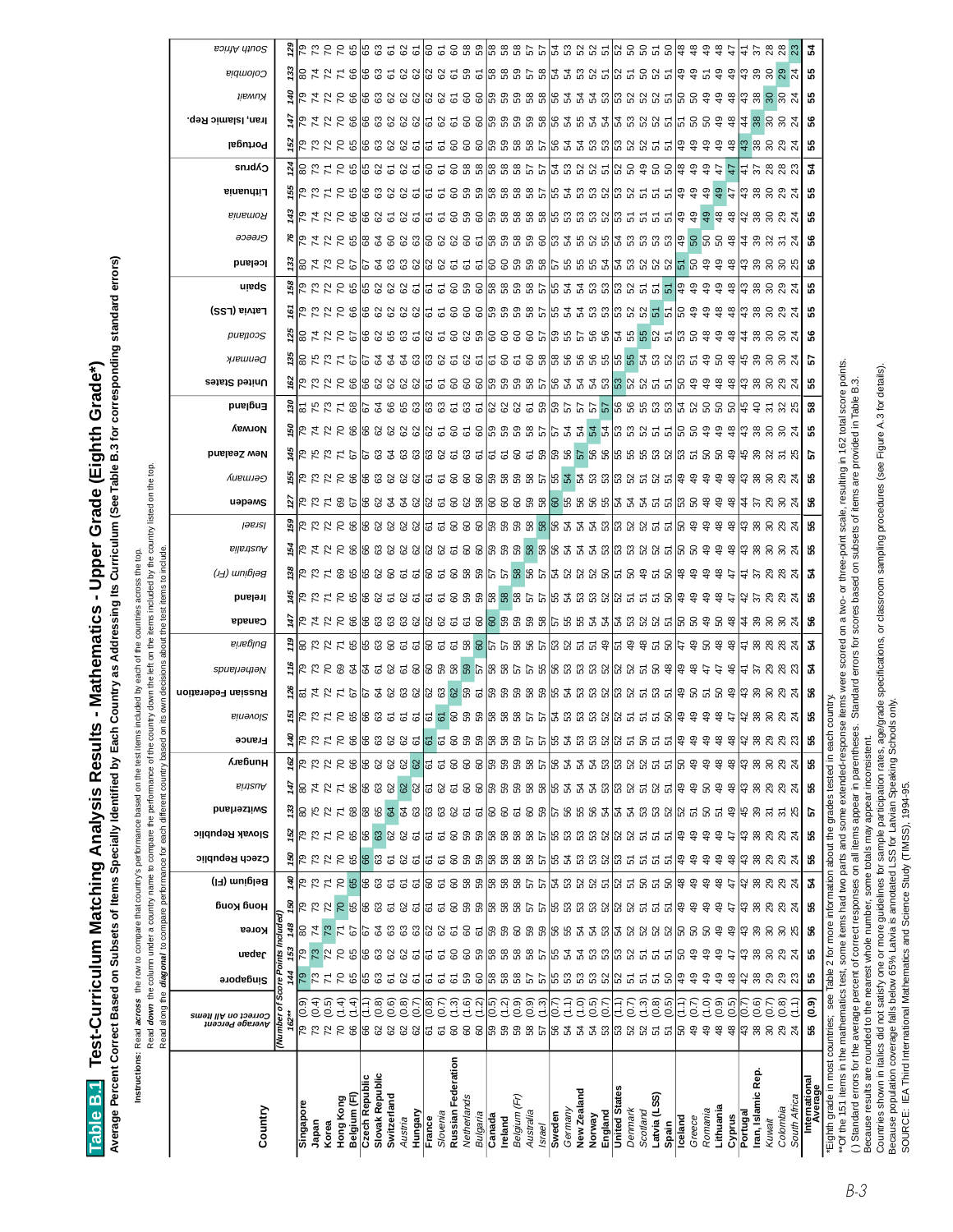Average Percent Correct Based on Subsets of Items Specially Identified by Each Country as Addressing Its Curriculum (See Table B.4 for corresponding standard errors) **Average Percent Correct Based on Subsets of Items Specially Identified by Each Country as Addressing Its Curriculum (See Table B.4 for corresponding standard errors)** Table B.2 Test-Curriculum Matching Analysis Results - Mathematics - Lower Grade (Seventh Grade\*) **Table B.2 Test-Curriculum Matching Analysis Results - Mathematics - Lower Grade (Seventh Grade\*)**

Instructions: Read across the row to compare that country's performance based on the test items included by each of the countries across the top. **Instructions:** Read **across** the row to compare that country's performance based on the test items included by each of the countries across the top.

listed on the top. Read **down** the column under a country name to compare the performance of the country down the left on the items included by the country listed on the top. مطابينها أصما  $\ddot{\phantom{0}}$  $\ddot{ }$  $\frac{4}{5}$  $\ddot{\phantom{0}}$ j. Bood days

|                         | j             |
|-------------------------|---------------|
|                         |               |
|                         | :             |
|                         |               |
|                         |               |
| į                       |               |
| ֚֬֕                     |               |
|                         |               |
|                         |               |
|                         |               |
|                         |               |
|                         |               |
|                         | j             |
|                         |               |
|                         | Ě             |
|                         |               |
|                         |               |
|                         |               |
|                         | $\vdots$<br>: |
|                         | î             |
|                         |               |
|                         |               |
|                         |               |
|                         |               |
| <b>Bullet Ball</b>      |               |
|                         | a in a        |
|                         |               |
|                         |               |
|                         |               |
|                         |               |
|                         |               |
|                         |               |
|                         |               |
|                         |               |
| i                       |               |
| $\vdots$<br>;<br>;<br>; | $\vdots$      |
|                         | ١<br>b        |
|                         |               |
| Í                       | ۱<br>١<br>ŕ   |
|                         |               |
|                         |               |
|                         |               |

|                                                                            | Read along the                          | diagonal to compare per |                     |                             |           | Tormance for eac                                                                                                        |                |               |               |                                                                           |                                                                                                                                                    |                                                                  | Ş<br>Ľ                                                                       |             |                      |                 |                                                               |                                                                                     |                             |                                                                                                                                                                                                                                                                                                                     |                                                                          |                  |               |                                                                                                                                                                                                                                                                                                                     |                                                                                                                     |                                                  |                                                                                               |                             |                                                                                      |                                                                                                                                                                                                                                                                                                                                                                                                                                                                                            |                                                        |                                                          |                                                                                          |                                                                 |                                                                                 |              |  |
|----------------------------------------------------------------------------|-----------------------------------------|-------------------------|---------------------|-----------------------------|-----------|-------------------------------------------------------------------------------------------------------------------------|----------------|---------------|---------------|---------------------------------------------------------------------------|----------------------------------------------------------------------------------------------------------------------------------------------------|------------------------------------------------------------------|------------------------------------------------------------------------------|-------------|----------------------|-----------------|---------------------------------------------------------------|-------------------------------------------------------------------------------------|-----------------------------|---------------------------------------------------------------------------------------------------------------------------------------------------------------------------------------------------------------------------------------------------------------------------------------------------------------------|--------------------------------------------------------------------------|------------------|---------------|---------------------------------------------------------------------------------------------------------------------------------------------------------------------------------------------------------------------------------------------------------------------------------------------------------------------|---------------------------------------------------------------------------------------------------------------------|--------------------------------------------------|-----------------------------------------------------------------------------------------------|-----------------------------|--------------------------------------------------------------------------------------|--------------------------------------------------------------------------------------------------------------------------------------------------------------------------------------------------------------------------------------------------------------------------------------------------------------------------------------------------------------------------------------------------------------------------------------------------------------------------------------------|--------------------------------------------------------|----------------------------------------------------------|------------------------------------------------------------------------------------------|-----------------------------------------------------------------|---------------------------------------------------------------------------------|--------------|--|
| Country                                                                    | Correct on All Items<br>Аverage Percent | Singapore               | ueder               | Korea                       | биоу бион | Belgium (FI)                                                                                                            | Czech Republic | Austria       | eue6jng       | spueµəyıəN                                                                | <b>Slovak Republic</b><br>Belgium (Fr)                                                                                                             | <b>Лебипн</b>                                                    | Ireland                                                                      | Switzerland | Russian Federation   | <b>Binevol2</b> | Australia                                                     | Canada                                                                              | France                      | United States<br>Germany                                                                                                                                                                                                                                                                                            | pue <sub>l</sub> 6u∃                                                     | uəpəms           | New Zealand   | <b>Scotland</b>                                                                                                                                                                                                                                                                                                     | Norway                                                                                                              | Latvia (LSS)                                     | Denmark                                                                                       | Romania                     | lceland                                                                              | uisq2                                                                                                                                                                                                                                                                                                                                                                                                                                                                                      | Cyprus                                                 | әэәәлд                                                   | Portugal<br>Lithuania                                                                    | Iran, Islamic Rep.                                              | Colombia                                                                        | South Africa |  |
|                                                                            | (Number of                              | Score Po                |                     | nts Included                |           |                                                                                                                         |                |               |               |                                                                           |                                                                                                                                                    |                                                                  |                                                                              |             |                      |                 |                                                               |                                                                                     |                             |                                                                                                                                                                                                                                                                                                                     |                                                                          |                  |               |                                                                                                                                                                                                                                                                                                                     |                                                                                                                     |                                                  |                                                                                               |                             |                                                                                      |                                                                                                                                                                                                                                                                                                                                                                                                                                                                                            |                                                        |                                                          |                                                                                          |                                                                 |                                                                                 |              |  |
|                                                                            | $162*$                                  | 82                      | 145                 | 144                         |           | 104                                                                                                                     |                |               |               |                                                                           | ë<br>g                                                                                                                                             |                                                                  |                                                                              |             | $\tilde{\mathbf{z}}$ |                 |                                                               |                                                                                     |                             | ë                                                                                                                                                                                                                                                                                                                   |                                                                          | š                |               | ۴                                                                                                                                                                                                                                                                                                                   |                                                                                                                     |                                                  |                                                                                               |                             |                                                                                      | ড়                                                                                                                                                                                                                                                                                                                                                                                                                                                                                         |                                                        | š                                                        | à.                                                                                       |                                                                 |                                                                                 |              |  |
| Singapore                                                                  |                                         | 74                      |                     | $\overline{7}$              |           |                                                                                                                         |                |               |               |                                                                           |                                                                                                                                                    |                                                                  |                                                                              |             |                      |                 |                                                               |                                                                                     |                             |                                                                                                                                                                                                                                                                                                                     |                                                                          |                  |               |                                                                                                                                                                                                                                                                                                                     |                                                                                                                     |                                                  |                                                                                               |                             |                                                                                      |                                                                                                                                                                                                                                                                                                                                                                                                                                                                                            |                                                        |                                                          |                                                                                          |                                                                 |                                                                                 |              |  |
| Japan                                                                      | (0.4)<br>ଚ                              | <b>GG</b>               | 67                  | 68                          |           | $\overline{70}$                                                                                                         | ଚ              | 68            |               |                                                                           |                                                                                                                                                    |                                                                  |                                                                              |             |                      |                 |                                                               |                                                                                     |                             |                                                                                                                                                                                                                                                                                                                     |                                                                          |                  |               |                                                                                                                                                                                                                                                                                                                     |                                                                                                                     |                                                  |                                                                                               |                             |                                                                                      |                                                                                                                                                                                                                                                                                                                                                                                                                                                                                            |                                                        |                                                          |                                                                                          |                                                                 |                                                                                 |              |  |
| Hong Kong<br>Korea                                                         | (0.6)<br>(1.8)<br>67                    | 8<br>65                 |                     | 89<br>8                     | 89<br>89  | $^{\rm 68}$<br>69                                                                                                       | 65<br>67       | 68<br>67      |               |                                                                           |                                                                                                                                                    |                                                                  |                                                                              |             |                      |                 |                                                               |                                                                                     |                             |                                                                                                                                                                                                                                                                                                                     |                                                                          |                  |               |                                                                                                                                                                                                                                                                                                                     |                                                                                                                     |                                                  |                                                                                               |                             |                                                                                      |                                                                                                                                                                                                                                                                                                                                                                                                                                                                                            |                                                        |                                                          |                                                                                          |                                                                 |                                                                                 |              |  |
| Belgium (FI)                                                               | (0.8)<br>65                             | සි                      | 66<br>65            | 8                           | 65        | 69                                                                                                                      |                | 67            |               |                                                                           |                                                                                                                                                    |                                                                  |                                                                              |             |                      |                 |                                                               |                                                                                     |                             |                                                                                                                                                                                                                                                                                                                     |                                                                          |                  |               |                                                                                                                                                                                                                                                                                                                     |                                                                                                                     |                                                  |                                                                                               |                             |                                                                                      |                                                                                                                                                                                                                                                                                                                                                                                                                                                                                            |                                                        |                                                          |                                                                                          |                                                                 |                                                                                 |              |  |
| Czech Republic                                                             | $\frac{2}{3}$<br>57                     | 5                       | န္တ                 |                             | င္ဟာ      | 61                                                                                                                      | $\frac{8}{8}$  | င္ပ           |               |                                                                           |                                                                                                                                                    |                                                                  |                                                                              |             |                      |                 |                                                               |                                                                                     |                             |                                                                                                                                                                                                                                                                                                                     |                                                                          |                  |               |                                                                                                                                                                                                                                                                                                                     |                                                                                                                     |                                                  |                                                                                               |                             |                                                                                      |                                                                                                                                                                                                                                                                                                                                                                                                                                                                                            |                                                        |                                                          |                                                                                          |                                                                 |                                                                                 |              |  |
| Austria                                                                    | (0.7)<br>56                             | ပ္ပ                     | 56                  |                             | 99        |                                                                                                                         |                | 57            |               |                                                                           |                                                                                                                                                    |                                                                  |                                                                              |             |                      |                 |                                                               |                                                                                     |                             |                                                                                                                                                                                                                                                                                                                     |                                                                          |                  |               |                                                                                                                                                                                                                                                                                                                     |                                                                                                                     |                                                  |                                                                                               |                             |                                                                                      |                                                                                                                                                                                                                                                                                                                                                                                                                                                                                            |                                                        |                                                          |                                                                                          |                                                                 |                                                                                 |              |  |
| Bulgaria                                                                   | 75                                      |                         |                     |                             | 5         |                                                                                                                         |                | 57            |               |                                                                           |                                                                                                                                                    |                                                                  |                                                                              |             |                      |                 |                                                               |                                                                                     |                             |                                                                                                                                                                                                                                                                                                                     |                                                                          |                  |               |                                                                                                                                                                                                                                                                                                                     |                                                                                                                     |                                                  |                                                                                               |                             |                                                                                      |                                                                                                                                                                                                                                                                                                                                                                                                                                                                                            |                                                        |                                                          |                                                                                          |                                                                 |                                                                                 |              |  |
| Belgium (Fr)<br>Netherlands                                                | $\frac{6}{2}$<br>55 55                  | ង ឌ ឌ                   | <b>នួន</b> នាំនួននួ | នៃ និង និងនៃ និង និងនាង និង | ್ದ ಜಿ     |                                                                                                                         | 565            | 56            |               | 우 수 레 그 정 또 보 낆 정 걱 잡 와 또 되 <mark>영 업</mark> 정 역 웨 의 의 의 영 의 <sub>역</sub> | ្រូន ខេន ៥  ភូ ខេន ៥ ៥ <mark>៥ </mark> ៥ ៥ ៥ ៥ ៥ ៥ ៥ ៥ ៥ ៥ ៥ ៥ ៥ ៥ ៥<br> < ខេមិន ខេ <mark>មី</mark> ខេមិន <mark>ខេ</mark> មី ដូច ដូច ខេមី ៤ ខេមី ៤ | ្រី និនិនិត្តព្រះ ខ្លួន ខ្លួន ខ្លួន ខ្លួន ខ្លួន ខ្លួន ខ្លួន ខ្លួ | ទី សេខនេនន  ខេននន  ខេន <mark>ន</mark>  ខេត្ត នៅប្រទេស សូន អូន សូន នៅទី ទី នា |             |                      |                 | ទ្ធ ទាន ជន ដាន ដាន នានា ក្នុង នាន នាន នាន នាន នាន នាក្ខ ន ដ ។ | ង  ស្ដី ក្នុង និង អូន សូន ក្នុង ក្នុង សូន ទី ភូមិ សូន ទី ភូមិ សូន ភូមិ សូន ភូមិ សូន |                             | $\frac{3}{2}$ $\frac{1}{2}$ $\frac{1}{2}$ $\frac{1}{2}$ $\frac{1}{2}$ $\frac{1}{2}$ $\frac{1}{2}$ $\frac{1}{2}$ $\frac{1}{2}$ $\frac{1}{2}$ $\frac{1}{2}$ $\frac{1}{2}$ $\frac{1}{2}$ $\frac{1}{2}$ $\frac{1}{2}$ $\frac{1}{2}$ $\frac{1}{2}$ $\frac{1}{2}$ $\frac{1}{2}$ $\frac{1}{2}$ $\frac{1}{2}$ $\frac{1}{2}$ |                                                                          |                  |               | $\frac{1}{5}$ $\frac{1}{7}$ $\frac{1}{7}$ $\frac{1}{7}$ $\frac{1}{7}$ $\frac{1}{7}$ $\frac{1}{7}$ $\frac{1}{7}$ $\frac{1}{7}$ $\frac{1}{7}$ $\frac{1}{7}$ $\frac{1}{7}$ $\frac{1}{7}$ $\frac{1}{7}$ $\frac{1}{7}$ $\frac{1}{7}$ $\frac{1}{7}$ $\frac{1}{7}$ $\frac{1}{7}$ $\frac{1}{7}$ $\frac{1}{7}$ $\frac{1}{7}$ | ដូន្ទ្ទ្ទ្ទ្ទន្ទ្រ្ទ្ទ្ទ្ទ្រ្ទ្ទ្រ្ទ្ទ្រ្ទ្ទ្រ្ទ្ទ្រ្ទ្ទ្រ្ទ្ទ្រ្ទ្ទ្រ្ទ្ទ្រ្ទ្ទ្ទ្រ្ទ្ទ្ទ្រ្ទ្ទ្ទ្រ្ទ្ទ្ទ្រ្ទ្ទ្ទ្ | ង ដូច មិន នានានានាង ដូច ដូច ដូច នានានានានានានានា | និង្គ ដែន ដែលមាន ខេត្ត ទី ខេត្ត ទី ខេត្ត ទី ខេត្ត ទី ខេត្ត ទី ខេត្ត ទី ខេត្ត ទី ខេត្ត ទី មី ដ |                             | $78$ S $38$ S $38$ S $8$ S $32$ S $38$ S $32$ S $32$ S $32$ S $32$ S $32$ S $32$ $7$ |                                                                                                                                                                                                                                                                                                                                                                                                                                                                                            | ក្រ កូន កូន កូន្ត្រ បូន ឬ បូន បូន បូន បូន បូន ដូច ។ ដូ |                                                          | ង ១ ៦ ១ ២ ២ ២ ១ ២ ១ ២ ១ ១ ១ ១ ១ ១ ១ ១ ២<br>ដ្ឋ មាន ឧ ដ ន នាន ន ន ន ន ន ន ។ សាន ន ន ន ន ន |                                                                 | <b>ន្ទ្រា</b> ង មិន ចំនាំង ចំនួន ចំនួន នាង នាង នាង និង និង នានាននានានានា នាង នា |              |  |
| Slovak Republic                                                            | (0.8)                                   |                         |                     |                             |           |                                                                                                                         |                |               |               |                                                                           |                                                                                                                                                    |                                                                  |                                                                              |             |                      |                 |                                                               |                                                                                     |                             |                                                                                                                                                                                                                                                                                                                     |                                                                          |                  |               |                                                                                                                                                                                                                                                                                                                     |                                                                                                                     |                                                  |                                                                                               |                             |                                                                                      |                                                                                                                                                                                                                                                                                                                                                                                                                                                                                            |                                                        |                                                          |                                                                                          |                                                                 |                                                                                 |              |  |
| Hungary                                                                    | (0.8)                                   |                         |                     |                             | ೫ ಸ       |                                                                                                                         |                | $\frac{6}{3}$ |               |                                                                           |                                                                                                                                                    |                                                                  |                                                                              |             |                      |                 |                                                               |                                                                                     |                             |                                                                                                                                                                                                                                                                                                                     |                                                                          |                  |               |                                                                                                                                                                                                                                                                                                                     |                                                                                                                     |                                                  |                                                                                               |                             |                                                                                      |                                                                                                                                                                                                                                                                                                                                                                                                                                                                                            |                                                        |                                                          |                                                                                          |                                                                 |                                                                                 |              |  |
| Ireland                                                                    | (1.0)<br>35333                          | នៃជននៅគ្រងនៅ            |                     |                             | 2         | $\frac{18}{8}$ $\frac{18}{8}$ $\frac{18}{8}$ $\frac{18}{8}$ $\frac{18}{8}$ $\frac{18}{8}$ $\frac{18}{8}$ $\frac{18}{8}$ | ន ដ ន          |               |               |                                                                           |                                                                                                                                                    |                                                                  |                                                                              |             |                      |                 |                                                               |                                                                                     |                             |                                                                                                                                                                                                                                                                                                                     |                                                                          |                  |               |                                                                                                                                                                                                                                                                                                                     |                                                                                                                     |                                                  |                                                                                               |                             |                                                                                      |                                                                                                                                                                                                                                                                                                                                                                                                                                                                                            |                                                        |                                                          |                                                                                          |                                                                 |                                                                                 |              |  |
| Switzerland                                                                | (0.5)                                   |                         |                     |                             | £3        |                                                                                                                         |                | 54            |               |                                                                           |                                                                                                                                                    |                                                                  |                                                                              |             |                      |                 |                                                               |                                                                                     |                             |                                                                                                                                                                                                                                                                                                                     |                                                                          |                  |               |                                                                                                                                                                                                                                                                                                                     |                                                                                                                     |                                                  |                                                                                               |                             |                                                                                      |                                                                                                                                                                                                                                                                                                                                                                                                                                                                                            |                                                        |                                                          |                                                                                          |                                                                 |                                                                                 |              |  |
| Russian Federation                                                         | (0.9)                                   |                         | 53                  |                             | ង ឌឌឧ ន   |                                                                                                                         | ន ន ន          | 54            |               |                                                                           |                                                                                                                                                    |                                                                  |                                                                              |             |                      |                 |                                                               |                                                                                     |                             |                                                                                                                                                                                                                                                                                                                     |                                                                          |                  |               |                                                                                                                                                                                                                                                                                                                     |                                                                                                                     |                                                  |                                                                                               |                             |                                                                                      |                                                                                                                                                                                                                                                                                                                                                                                                                                                                                            |                                                        |                                                          |                                                                                          |                                                                 |                                                                                 |              |  |
| Slovenia                                                                   | $\leq$<br>នៃ ន ន ក ទ                    |                         | ြို့                |                             |           |                                                                                                                         |                | ြို့          |               |                                                                           |                                                                                                                                                    |                                                                  |                                                                              |             |                      |                 |                                                               |                                                                                     |                             |                                                                                                                                                                                                                                                                                                                     |                                                                          |                  |               |                                                                                                                                                                                                                                                                                                                     |                                                                                                                     |                                                  |                                                                                               |                             |                                                                                      |                                                                                                                                                                                                                                                                                                                                                                                                                                                                                            |                                                        |                                                          |                                                                                          |                                                                 |                                                                                 |              |  |
| Australia                                                                  | (0.8)                                   |                         | 5255                |                             |           |                                                                                                                         | 52             | 53            |               |                                                                           |                                                                                                                                                    |                                                                  |                                                                              |             |                      |                 |                                                               |                                                                                     |                             |                                                                                                                                                                                                                                                                                                                     |                                                                          |                  |               |                                                                                                                                                                                                                                                                                                                     |                                                                                                                     |                                                  |                                                                                               |                             |                                                                                      |                                                                                                                                                                                                                                                                                                                                                                                                                                                                                            |                                                        |                                                          |                                                                                          |                                                                 |                                                                                 |              |  |
| Canada                                                                     | $\overline{0}.5$                        |                         |                     |                             |           |                                                                                                                         | 55             | $52\,$        |               |                                                                           |                                                                                                                                                    |                                                                  |                                                                              |             |                      |                 |                                                               |                                                                                     |                             |                                                                                                                                                                                                                                                                                                                     |                                                                          |                  |               |                                                                                                                                                                                                                                                                                                                     |                                                                                                                     |                                                  |                                                                                               |                             |                                                                                      |                                                                                                                                                                                                                                                                                                                                                                                                                                                                                            |                                                        |                                                          |                                                                                          |                                                                 |                                                                                 |              |  |
| France                                                                     | (0.8)                                   | අ                       |                     |                             |           |                                                                                                                         |                | 57            |               |                                                                           |                                                                                                                                                    |                                                                  |                                                                              |             |                      |                 |                                                               |                                                                                     |                             |                                                                                                                                                                                                                                                                                                                     |                                                                          |                  |               |                                                                                                                                                                                                                                                                                                                     |                                                                                                                     |                                                  |                                                                                               |                             |                                                                                      |                                                                                                                                                                                                                                                                                                                                                                                                                                                                                            |                                                        |                                                          |                                                                                          |                                                                 |                                                                                 |              |  |
| Germany                                                                    |                                         | 육                       | $\frac{9}{4}$       | අ                           | ဒ္        |                                                                                                                         | $\frac{9}{4}$  |               |               |                                                                           |                                                                                                                                                    |                                                                  |                                                                              |             |                      |                 |                                                               |                                                                                     |                             |                                                                                                                                                                                                                                                                                                                     |                                                                          |                  |               |                                                                                                                                                                                                                                                                                                                     |                                                                                                                     |                                                  |                                                                                               |                             |                                                                                      |                                                                                                                                                                                                                                                                                                                                                                                                                                                                                            |                                                        |                                                          |                                                                                          |                                                                 |                                                                                 |              |  |
| <b>United States</b><br>England                                            | (0.9)<br>¦≌<br>$\ddot{t}$               | 19<br>유                 | 18                  |                             |           | $\frac{8}{4}$<br>န္တ                                                                                                    | 1#<br>Æ        |               |               |                                                                           | မှ<br>IЭ                                                                                                                                           |                                                                  |                                                                              |             |                      |                 |                                                               |                                                                                     |                             |                                                                                                                                                                                                                                                                                                                     |                                                                          |                  |               |                                                                                                                                                                                                                                                                                                                     |                                                                                                                     |                                                  |                                                                                               |                             |                                                                                      |                                                                                                                                                                                                                                                                                                                                                                                                                                                                                            |                                                        |                                                          |                                                                                          |                                                                 |                                                                                 |              |  |
| Sweden                                                                     | (0.6)<br>$\ddot{t}$                     | $\frac{4}{5}$           | t,                  |                             |           | $\frac{8}{4}$                                                                                                           | f,             |               |               |                                                                           | $\frac{8}{4}$                                                                                                                                      |                                                                  |                                                                              |             |                      |                 |                                                               |                                                                                     |                             |                                                                                                                                                                                                                                                                                                                     |                                                                          |                  |               |                                                                                                                                                                                                                                                                                                                     |                                                                                                                     |                                                  |                                                                                               |                             |                                                                                      |                                                                                                                                                                                                                                                                                                                                                                                                                                                                                            |                                                        | $\frac{4}{7}$                                            | はさき                                                                                      |                                                                 |                                                                                 |              |  |
| New Zealand                                                                | (0.9)<br>$\frac{6}{5}$                  | $\ddot{4}$              | ड़                  |                             | क्ष       | 48                                                                                                                      | ड़             |               |               |                                                                           | $\frac{4}{5}$<br>$\frac{4}{7}$                                                                                                                     | t,                                                               |                                                                              |             |                      |                 |                                                               |                                                                                     |                             | $\frac{8}{4}$                                                                                                                                                                                                                                                                                                       |                                                                          |                  |               |                                                                                                                                                                                                                                                                                                                     |                                                                                                                     |                                                  |                                                                                               |                             |                                                                                      | $\hat{t}$                                                                                                                                                                                                                                                                                                                                                                                                                                                                                  |                                                        | $\ddot{t}$                                               | $\frac{6}{5}$                                                                            |                                                                 |                                                                                 |              |  |
| Scotland                                                                   | (0.9)<br>$\ddot{4}$                     | a,                      | $\frac{4}{4}$       | 4                           | 4         | 46                                                                                                                      | 4              |               |               | 484                                                                       | $\frac{4}{3}$ । $\frac{4}{3}$<br>45                                                                                                                | $\frac{4}{3}$                                                    |                                                                              |             |                      |                 |                                                               |                                                                                     | $\frac{4}{3}$ $\frac{4}{3}$ | $\frac{6}{4}$                                                                                                                                                                                                                                                                                                       |                                                                          |                  |               |                                                                                                                                                                                                                                                                                                                     |                                                                                                                     |                                                  |                                                                                               | 43 3                        |                                                                                      | स ।स                                                                                                                                                                                                                                                                                                                                                                                                                                                                                       | 국 강                                                    | $\frac{4}{6}$ $\frac{4}{4}$<br>$rac{4}{4}$ $\frac{4}{6}$ |                                                                                          |                                                                 |                                                                                 |              |  |
| Norway                                                                     | (0.7)<br>4                              | ञ्                      |                     | 4                           |           | 46                                                                                                                      | 4              |               |               |                                                                           | $\frac{6}{5}$                                                                                                                                      |                                                                  |                                                                              |             | 14                   |                 |                                                               |                                                                                     |                             | ĻÞ                                                                                                                                                                                                                                                                                                                  |                                                                          |                  |               |                                                                                                                                                                                                                                                                                                                     |                                                                                                                     |                                                  |                                                                                               |                             |                                                                                      |                                                                                                                                                                                                                                                                                                                                                                                                                                                                                            | ¦\$                                                    |                                                          | $\frac{4}{4}$ $\frac{4}{4}$                                                              |                                                                 |                                                                                 |              |  |
| Latvia (LSS)                                                               | (0.7)<br>$\ddot{4}$                     | ఞ                       | 45                  | 유                           | ఛ         | 46                                                                                                                      |                |               |               | ఞ                                                                         | 국 금<br>$\ddot{a}$                                                                                                                                  | $\ddot{a}$                                                       |                                                                              |             | $\frac{45}{4}$       |                 |                                                               |                                                                                     | 유                           |                                                                                                                                                                                                                                                                                                                     |                                                                          |                  |               |                                                                                                                                                                                                                                                                                                                     |                                                                                                                     |                                                  |                                                                                               | $\ddot{r}$                  |                                                                                      | $\ddot{a}$                                                                                                                                                                                                                                                                                                                                                                                                                                                                                 | ₩                                                      | $\ddot{a}$<br>45                                         |                                                                                          |                                                                 |                                                                                 |              |  |
| Denmark                                                                    | (0.5)<br>433                            | ੍ਰ                      | 4                   |                             |           | 46<br>45                                                                                                                |                |               |               | $\frac{15}{4}$                                                            | $\ddot{4}$                                                                                                                                         | $\hat{A}$                                                        |                                                                              |             | 3 4 4 4              |                 |                                                               |                                                                                     | $\ddot{a}$                  | 79999                                                                                                                                                                                                                                                                                                               |                                                                          |                  |               |                                                                                                                                                                                                                                                                                                                     |                                                                                                                     |                                                  |                                                                                               | $\ddot{4}$                  | 948                                                                                  | $\ddot{a}$                                                                                                                                                                                                                                                                                                                                                                                                                                                                                 | 군                                                      | ఞ<br>$\ddot{4}$                                          | $\ddot{4}$                                                                               |                                                                 |                                                                                 |              |  |
| Romania<br>Iceland                                                         | (0.8)<br>(0.7)                          | $\ddot{a}$<br>A,        | 4<br>4              | 유<br>4                      |           | 45                                                                                                                      | ź<br>क्ष       |               |               | $\frac{6}{4}$<br>$\frac{4}{7}$                                            | 유 상<br>ఞ<br>$\ddot{4}$                                                                                                                             | $\hat{A}$<br>$\dot{A}$                                           |                                                                              |             |                      | र स             | 1유 유                                                          |                                                                                     | 국 끊                         |                                                                                                                                                                                                                                                                                                                     |                                                                          |                  |               |                                                                                                                                                                                                                                                                                                                     |                                                                                                                     |                                                  |                                                                                               | $\ddot{t}$<br>$\frac{4}{7}$ |                                                                                      | 34                                                                                                                                                                                                                                                                                                                                                                                                                                                                                         | 유<br>$\frac{4}{7}$                                     | 44                                                       | $\ddot{a}$<br>ఞ                                                                          |                                                                 |                                                                                 |              |  |
| Spain                                                                      | (0.6)                                   | 근                       |                     |                             |           |                                                                                                                         |                |               |               | 도                                                                         | ₩                                                                                                                                                  |                                                                  |                                                                              |             | ¦⊕                   |                 |                                                               |                                                                                     | 13                          | ¦ಿ                                                                                                                                                                                                                                                                                                                  |                                                                          |                  |               |                                                                                                                                                                                                                                                                                                                     |                                                                                                                     |                                                  |                                                                                               |                             |                                                                                      |                                                                                                                                                                                                                                                                                                                                                                                                                                                                                            |                                                        |                                                          |                                                                                          |                                                                 |                                                                                 |              |  |
| Cyprus                                                                     | (0.4)<br>3.38                           | $\frac{4}{7}$           |                     |                             |           | 4                                                                                                                       |                |               |               | 두                                                                         | $\frac{4}{7}$                                                                                                                                      | ಇ ಇ                                                              |                                                                              | $\hat{A}$   | ఞ                    | I& &            | မြှ မှ                                                        | $\frac{6}{4}$                                                                       | 군                           | ఞ                                                                                                                                                                                                                                                                                                                   |                                                                          |                  | $\frac{4}{5}$ |                                                                                                                                                                                                                                                                                                                     |                                                                                                                     | $331377$ $433137$                                |                                                                                               | lst 4                       | 'ಱ ೞ                                                                                 |                                                                                                                                                                                                                                                                                                                                                                                                                                                                                            |                                                        | ಇ ಇ                                                      | 13 강                                                                                     |                                                                 |                                                                                 |              |  |
| Greece                                                                     | (0.6)                                   | ੩                       | 4                   |                             |           | 43                                                                                                                      | $\hat{r}$      |               |               |                                                                           | $\frac{5}{4}$                                                                                                                                      | $\frac{4}{7}$                                                    |                                                                              | ச           | $\frac{4}{7}$        |                 | $\dot{z}$                                                     | t+                                                                                  |                             |                                                                                                                                                                                                                                                                                                                     | ச                                                                        | 5t               | $\frac{6}{4}$ | t+                                                                                                                                                                                                                                                                                                                  |                                                                                                                     |                                                  |                                                                                               | ਼                           | $\ddot{a}$                                                                           |                                                                                                                                                                                                                                                                                                                                                                                                                                                                                            |                                                        | $\theta$<br>$\frac{2}{4}$                                |                                                                                          |                                                                 | 43                                                                              |              |  |
| Lithuania                                                                  | (0.8)                                   |                         | 39                  | 39                          | 39        | $\frac{4}{3}$                                                                                                           | 38             | 39            |               |                                                                           |                                                                                                                                                    |                                                                  |                                                                              |             |                      |                 | ₩                                                             | 45                                                                                  |                             |                                                                                                                                                                                                                                                                                                                     |                                                                          |                  |               | $\ddot{4}$                                                                                                                                                                                                                                                                                                          |                                                                                                                     |                                                  |                                                                                               |                             | $\tilde{t}$                                                                          |                                                                                                                                                                                                                                                                                                                                                                                                                                                                                            |                                                        |                                                          |                                                                                          |                                                                 |                                                                                 |              |  |
| Portugal                                                                   | (0.6)                                   |                         | $\approx$           |                             |           | $38\,$                                                                                                                  | $\approx$      | 57            |               |                                                                           |                                                                                                                                                    |                                                                  |                                                                              |             |                      |                 |                                                               |                                                                                     |                             |                                                                                                                                                                                                                                                                                                                     |                                                                          |                  |               |                                                                                                                                                                                                                                                                                                                     |                                                                                                                     |                                                  |                                                                                               |                             |                                                                                      |                                                                                                                                                                                                                                                                                                                                                                                                                                                                                            |                                                        |                                                          |                                                                                          |                                                                 | $\frac{4}{7}$                                                                   |              |  |
| Iran, Islamic Rep                                                          | 6.6)<br>19                              |                         |                     |                             |           |                                                                                                                         | ြို့           | 33            |               |                                                                           |                                                                                                                                                    |                                                                  |                                                                              |             |                      |                 |                                                               |                                                                                     |                             |                                                                                                                                                                                                                                                                                                                     |                                                                          |                  |               |                                                                                                                                                                                                                                                                                                                     |                                                                                                                     |                                                  |                                                                                               |                             |                                                                                      |                                                                                                                                                                                                                                                                                                                                                                                                                                                                                            |                                                        |                                                          |                                                                                          |                                                                 |                                                                                 |              |  |
| Colombia                                                                   | ន ន នៃ ន ន                              | ន នាន ន នា              | 383                 |                             | ភ $ 322$  | ន្ត្រ ង $\frac{1}{2}$                                                                                                   | 88             | 26            |               | $75.88$ $8.81$                                                            | ន ន <b>្តន្ត្រី</b> និង និ                                                                                                                         | នគននេន                                                           | $7588$ $880$                                                                 |             | 9.5888               | $7.888$ $8.81$  | 1 2 2 2 2 2                                                   | $4\%$ $\%$ $\%$                                                                     | $= $ ន នានី ខេ នា           | # # # # # # # # #<br>$7.88$ $\frac{11}{2}$ $5.3$                                                                                                                                                                                                                                                                    | $\frac{4}{3}$ $\frac{6}{3}$ $\frac{16}{5}$ $\frac{16}{5}$ $\frac{16}{5}$ | ន នាន្ត្រី នី ដា |               | $\frac{4}{5}$ $\frac{1}{2}$ $\frac{3}{8}$ $\frac{8}{8}$                                                                                                                                                                                                                                                             |                                                                                                                     |                                                  |                                                                                               | ទី ឌីន្រ្តី ខ្លះ            | $\pm$ 12 2 2 2                                                                       | $   \nabla \cdot \nabla \cdot \nabla \cdot \nabla \cdot \nabla \cdot \nabla \cdot \nabla \cdot \nabla \cdot \nabla \cdot \nabla \cdot \nabla \cdot \nabla \cdot \nabla \cdot \nabla \cdot \nabla \cdot \nabla \cdot \nabla \cdot \nabla \cdot \nabla \cdot \nabla \cdot \nabla \cdot \nabla \cdot \nabla \cdot \nabla \cdot \nabla \cdot \nabla \cdot \nabla \cdot \nabla \cdot \nabla \cdot \nabla \cdot \nabla \cdot \nabla \cdot \nabla \cdot \nabla \cdot \nabla \cdot \nabla \cdot \$ |                                                        | 85888<br>3537                                            | 7858                                                                                     | <u> 14 14 30 12 12 12 12 12 14 14 14 14 14 14 14 15 16 17 1</u> | <u>ន្ត្រ ន្ត្រ</u>                                                              |              |  |
| South Africa                                                               | (0.9)                                   |                         |                     |                             |           |                                                                                                                         |                |               |               |                                                                           |                                                                                                                                                    |                                                                  |                                                                              |             |                      |                 |                                                               |                                                                                     |                             |                                                                                                                                                                                                                                                                                                                     |                                                                          |                  |               |                                                                                                                                                                                                                                                                                                                     |                                                                                                                     |                                                  |                                                                                               |                             |                                                                                      |                                                                                                                                                                                                                                                                                                                                                                                                                                                                                            |                                                        |                                                          |                                                                                          |                                                                 |                                                                                 |              |  |
| International<br>Average                                                   | $\overline{6}$<br>\$                    | $\ddot{a}$              | $\ddot{ }$          | ន                           | ន         | 52                                                                                                                      | \$             |               | $\frac{a}{2}$ | ន                                                                         | \$<br>$\frac{9}{4}$                                                                                                                                | ဒ္                                                               | \$                                                                           | ಜಿ          | SO                   | ą               | ິຜ                                                            | န္တ                                                                                 | ဒ္ဒ                         | ą<br>5                                                                                                                                                                                                                                                                                                              | ន                                                                        | S <sub>2</sub>   | 3             | န္တ                                                                                                                                                                                                                                                                                                                 | ິຜ                                                                                                                  | ဒ္                                               | డ్                                                                                            | ន                           | ន                                                                                    | ą                                                                                                                                                                                                                                                                                                                                                                                                                                                                                          | ड़                                                     | င္စ                                                      | ន្<br>ន្                                                                                 | \$                                                              | ິຜ                                                                              | ន            |  |
| "Seventh grade in most countries; see Table 2 for more information about t |                                         |                         |                     |                             |           |                                                                                                                         |                |               | ρ             |                                                                           | grades tested in each country.                                                                                                                     |                                                                  |                                                                              |             |                      |                 |                                                               |                                                                                     |                             |                                                                                                                                                                                                                                                                                                                     |                                                                          |                  |               |                                                                                                                                                                                                                                                                                                                     |                                                                                                                     |                                                  |                                                                                               |                             |                                                                                      |                                                                                                                                                                                                                                                                                                                                                                                                                                                                                            |                                                        |                                                          |                                                                                          |                                                                 |                                                                                 |              |  |

"Of the 151 liems in the mathematics test, some items had two parts and some extended-response items were scored on a two- or three-point scale, resulting in 162 total score points. \*\*Of the 151 items in the mathematics test, some items had two parts and some extended-response items were scored on a two- or three-point scale, resulting in 162 total score points. ( ) Standard errors for the average percent of correct responses on all items appear in parentheses. Standard errors for scores based on subsets of items are provided in Table B.4. () Standard errors for the average percent of correct responses on all items appear in parentheses. Standard errors for scores based on subsets of items are provided in Table B.4.

Because results are rounded to the nearest whole number, some totals may appear inconsistent. Because results are rounded to the nearest whole number, some totals may appear inconsistent.

Countries shown in italics did not satisfy one or more guidelines for sample participation rates, age/grade specifications, or classroom sampling procedures (see Figure A.3 for details).<br>Because population coverage falls b Countries shown in italics did not satisfy one or more guidelines for sample participation rates, age/grade specifications, or classroom sampling procedures (see Figure A.3 for details). Because population coverage falls below 65% Latvia is annotated LSS for Latvian Speaking Schools only.

SOURCE: IEA Third International Mathematics and Science Study (TIMSS), 1994-95. SOURCE: IEA Third International Mathematics and Science Study (TIMSS), 1994-95.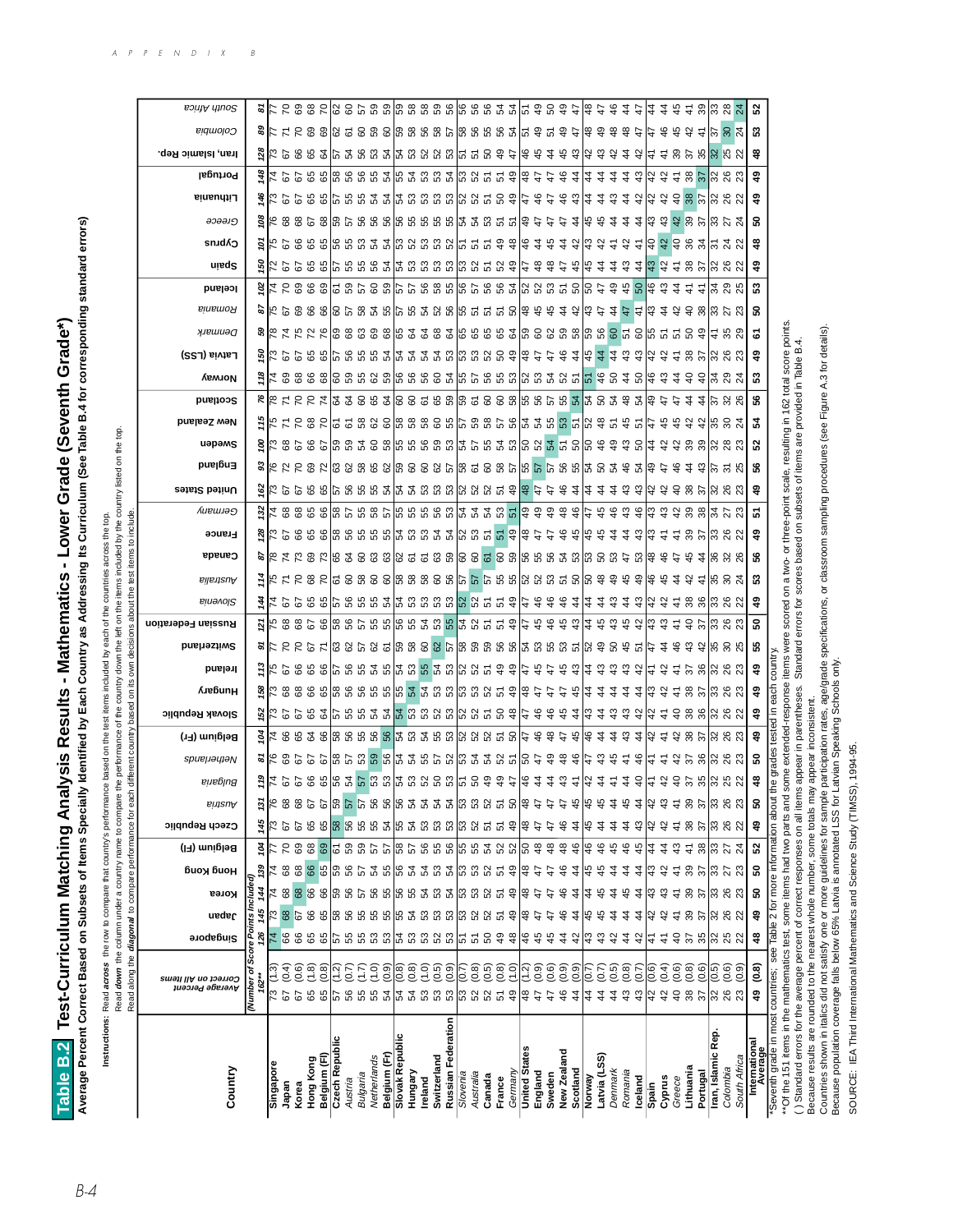each table show how each country performed on the subset of items that it selected based on its own curriculum. Thus, the Swiss students themselves averaged 64% correct responses on the items identified by Switzerland for the analysis.

The international averages presented across the last row of the tables show that the selection of items for the participating countries varied somewhat in average difficulty, ranging from 54% to 58% at the eighth grade and from 48% to 61% at the seventh grade. Despite these differences, the overall picture provided by both Tables B.1 and B.2 reveals that different item selections do not make a major difference in how well countries perform relative to each other. The items selected by some countries were more difficult than those selected by others. The relative performance of countries on the various item selections did vary somewhat, but generally not in a statistically significant manner.5

Comparing the diagonal element for a country with the overall average percentage correct shows the difference between performance on this subset of items and performance on the test as a whole. In general, there were small increases in each country's performance on its own subset of items. To illustrate, the average percent correct for eighth-grade students in the Russian Federation is 60%. The diagonal element shows that Russian students had about the same average percent correct (62%) based on the smaller set of items selected as relevant to the curriculum in the Russian Federation as they did overall. In the eighth grade, the differences were extremely small (2 average percentage points or less) for most countries. Only a few countries had an average percent correct on their own selected items more than 3 percentage points higher than their average on the test as a whole. Performance differences between the entire TIMSS test and the subset of items selected for the TCMA were, in general, somewhat larger for seventh-grade students, including several countries with average performance that was 5 to 10 percentage points higher on the items selected for the TCMA for their own students. The largest increase (16 average percentage points) was for the seventh-grade students in Denmark.

It is clear that the selection of items does not have a major effect on the general relationship among countries. Countries that had substantially higher or lower performance on the overall test in comparison to each other also had higher or lower relative performance on the different sets of items selected for the TCMA. At the eighth grade, Singapore, Japan, Korea, and Hong Kong were the highest-performing countries and in the same order of performance, both on the test as a whole and on all the different sets of item selections. At the seventh grade, Singapore had the highest average percent correct on the test as a whole and on all of the different item selections, with Japan, Korea, Hong Kong, and Belgium (Flemish) among the top five highest performing countries in all cases. Although there were some changes in

 $5$  Small differences in performance in these tables are not statistically significant. The standard errors for the estimated average percent correct statistics can found in Tables B.3 and B.4. We can say with 95% confidence that the value for the entire population will fall between the sample estimate plus or minus two standard errors.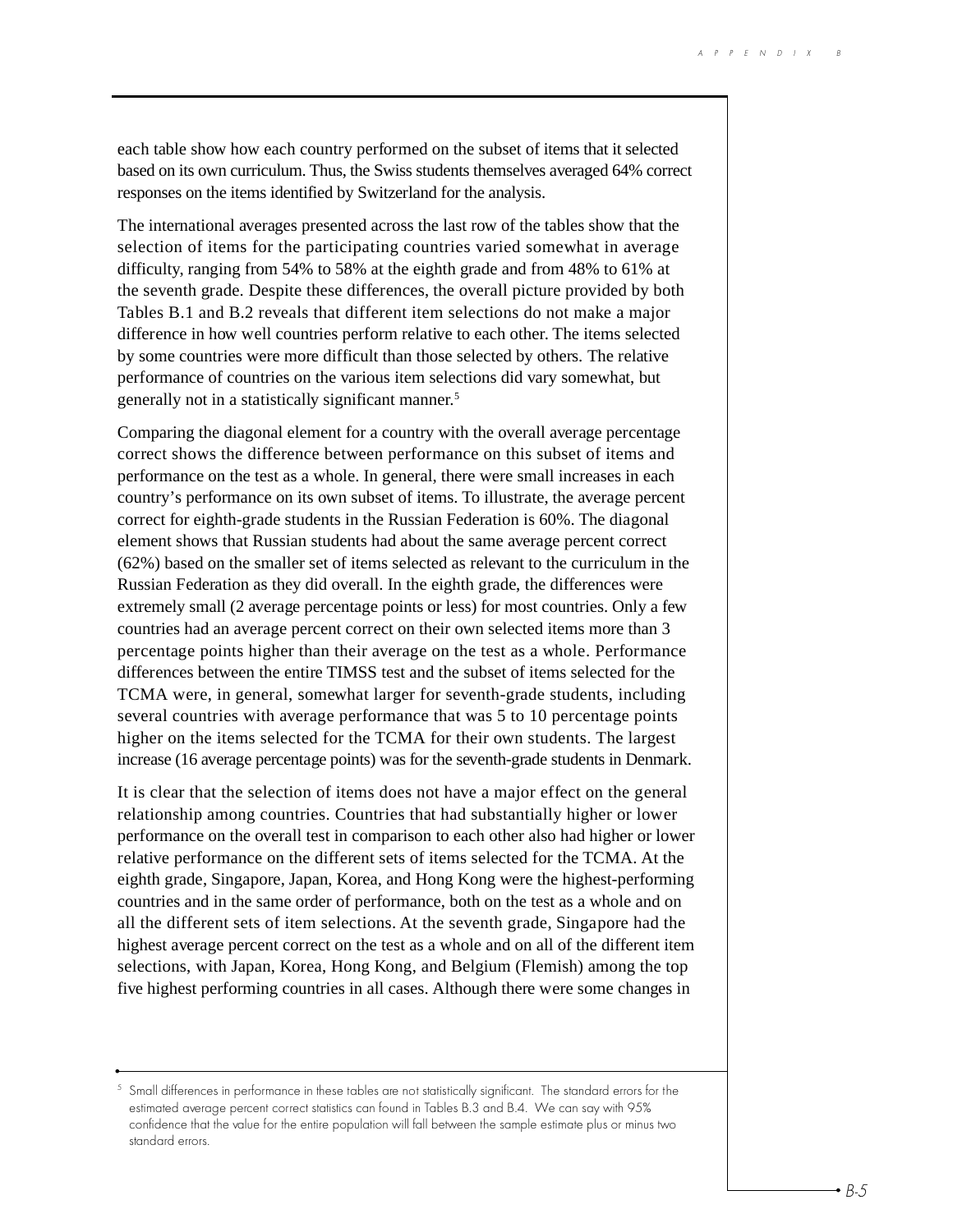the ordering of countries based on the items selected for the TCMA, most of these differences are within the boundaries of sampling error. As the most extreme example, consider the 59 score points selected by Denmark for the seventh grade. Denmark did substantially better on these items than on the test as a whole, with 60% correct responses to these items, on average, compared to only 44% average correct on the test as a whole. However, all other countries also did better on these particular items, with an international average of 61% for the items selected by Denmark compared with 49% on the test as a whole. Also, for example, Scotland, Norway, and Latvia (LSS), which also averaged 44% correct over all items at the seventh grade, performed similarly to Denmark on the set of items selected by Denmark – 58%, 59%, and 56%, respectively.

The TCMA results provide evidence that the TIMSS mathematics test provides a reasonable basis for comparing achievement for the participating countries. This result is not unexpected, since making the test as fair as possible was a major consideration in test development. The fact that the majority of countries indicated that most items were appropriate for their students means that the different average percent correct estimates were based substantially on the same items. Insofar as countries rejected items that would be difficult for their own students, these items tended to be difficult for students in other countries as well. The analysis shows that omitting such items improves the results for that country, but also tends to improve the results for all other countries, so that the overall pattern of results is largely unaffected.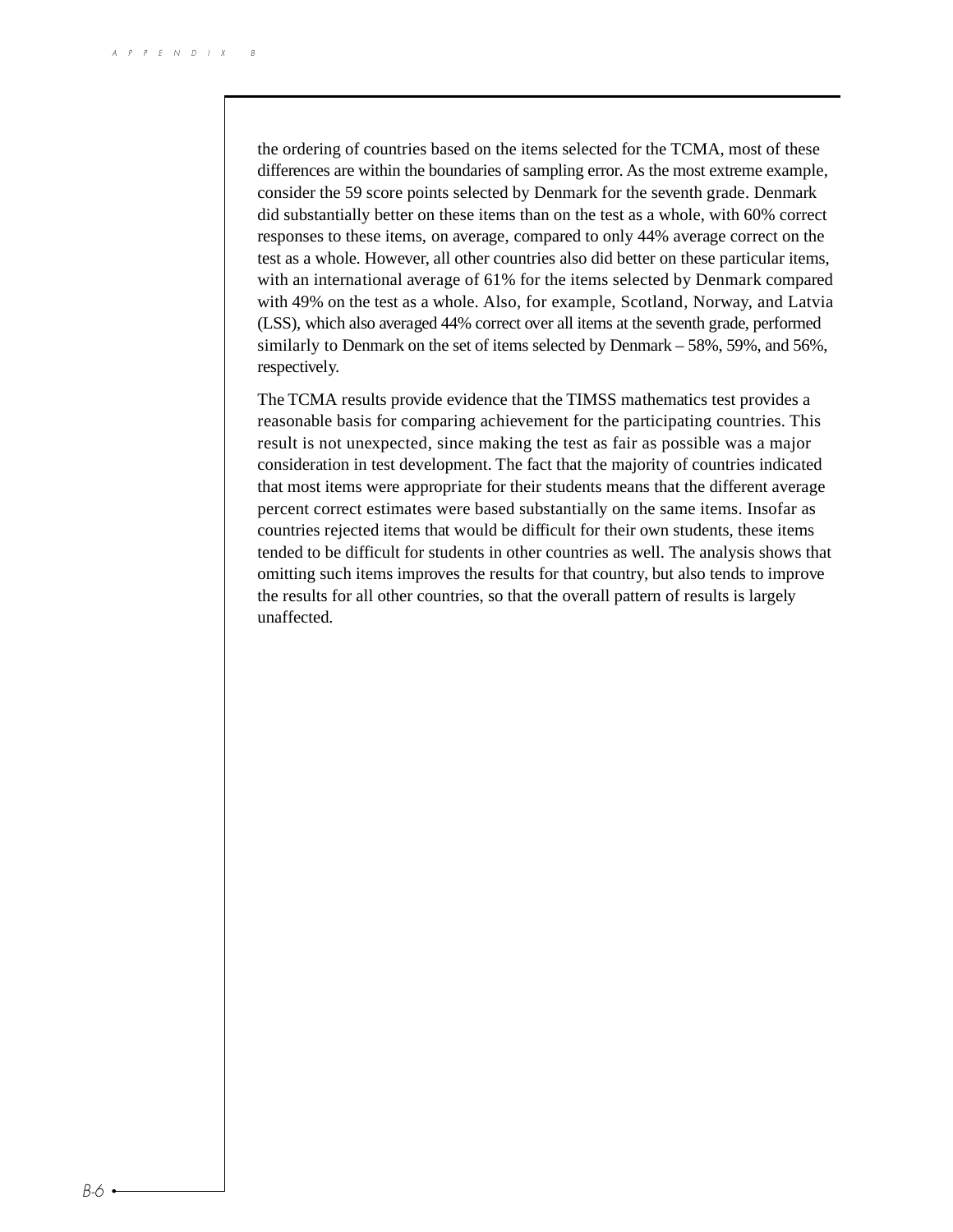Table B.3 Standard Errors for the Test-Curriculum Matching Analysis Results - Mathematics - Upper Grade (Eighth Grade\*) **Table B.3 Standard Errors for the Test-Curriculum Matching Analysis Results - Mathematics - Upper Grade (Eighth Grade\*)**

See Table B.1 for the Test-Curriculum Matching Analysis Results **See Table B.1 for the Test-Curriculum Matching Analysis Results**

Instructions: Read across the row for the standard error for the score based on the test items included by each of the countries across the top. **Instructions:** Read **across** the row for the standard error for the score based on the test items included by each of the countries across the top.

Read down the column under a country name for the standard error for the score of the country down the left on the items included by the country listed on the top. Read **down** the column under a country name for the standard error for the score of the country down the left on the items included by the country listed on the top. obout the test items to include ૣ atri bacad on ito dard error for the score for each differe Read along the *diagonal* for the star

|                                                                                                   | Read along the <i>diagonal</i> for the standard error for the score for each different coun |                                      |                                                         |                                      |                                      |                             |                         |                                 |                                                  |                                                       |                             | 5<br>based                        | own                                                            | decisions | about the                                                                                                               |                                                                                                                                                                                                                          | test items                                                                      | include<br>₽           |                                                  |                                                                     |                                                                                                                   |                                   |                                                      |                                                                                                                                 |                                                                                                                 |                                                                            |                                      |                                                                                                                 |                                                                  |                                                                                                                             |                                                   |                                                                                                                                      |                    |                                                                          |                                                                                           |                 |
|---------------------------------------------------------------------------------------------------|---------------------------------------------------------------------------------------------|--------------------------------------|---------------------------------------------------------|--------------------------------------|--------------------------------------|-----------------------------|-------------------------|---------------------------------|--------------------------------------------------|-------------------------------------------------------|-----------------------------|-----------------------------------|----------------------------------------------------------------|-----------|-------------------------------------------------------------------------------------------------------------------------|--------------------------------------------------------------------------------------------------------------------------------------------------------------------------------------------------------------------------|---------------------------------------------------------------------------------|------------------------|--------------------------------------------------|---------------------------------------------------------------------|-------------------------------------------------------------------------------------------------------------------|-----------------------------------|------------------------------------------------------|---------------------------------------------------------------------------------------------------------------------------------|-----------------------------------------------------------------------------------------------------------------|----------------------------------------------------------------------------|--------------------------------------|-----------------------------------------------------------------------------------------------------------------|------------------------------------------------------------------|-----------------------------------------------------------------------------------------------------------------------------|---------------------------------------------------|--------------------------------------------------------------------------------------------------------------------------------------|--------------------|--------------------------------------------------------------------------|-------------------------------------------------------------------------------------------|-----------------|
| Country                                                                                           | Correct on All Items<br>Аverage Percent                                                     | Singapore                            | ueder                                                   | виоу вион<br>Korea                   | Belgium (FI)                         | Czech Republic              | Slovak Republic         | Switzerland                     | Austria                                          | <b>AuebunH</b>                                        | Slovenia<br>France          | Russian Federation                | spueµəyıəN                                                     | Bulgaria  | Canada                                                                                                                  | Belgium (Fr)<br>Ireland                                                                                                                                                                                                  | Australia                                                                       | ləsisl                 | uəpəms                                           | лиешлә $\mathfrak o$                                                | New Zealand                                                                                                       | Veway                             | <b>Dusign3</b>                                       | улешиә $\sigma$<br>United States                                                                                                | pueµoos                                                                                                         | Latvia (LSS)                                                               | uisqe                                | lceland                                                                                                         | ခ၁ခခ၊၅                                                           | Romania                                                                                                                     | Cyprus<br>Lithuania                               | Portugal                                                                                                                             | Iran, Islamic Rep. | џемпу                                                                    | Colombia                                                                                  | South Africa    |
|                                                                                                   | ð,<br>(Number<br>162**                                                                      | å<br>Score I<br>144                  | ints<br>153                                             | Included)<br>148 150                 | 140                                  | 150                         | 152                     | 133                             | 147                                              | 162                                                   | 140                         |                                   |                                                                |           |                                                                                                                         |                                                                                                                                                                                                                          |                                                                                 |                        |                                                  |                                                                     |                                                                                                                   |                                   |                                                      |                                                                                                                                 |                                                                                                                 |                                                                            |                                      |                                                                                                                 |                                                                  |                                                                                                                             |                                                   |                                                                                                                                      |                    |                                                                          |                                                                                           |                 |
| Singapore                                                                                         | $\sqrt{0.9}$<br>ನ                                                                           | ြီ                                   | ြီ<br>$\overline{0.9}$                                  | $\overline{0.9}$                     | ြီ                                   | ြီ                          | ြီ                      | ြီ                              | ြီ                                               | ြီ<br>ြိ                                              |                             |                                   |                                                                |           |                                                                                                                         |                                                                                                                                                                                                                          |                                                                                 |                        |                                                  |                                                                     | $rac{6}{5}$                                                                                                       |                                   |                                                      | lo o                                                                                                                            |                                                                                                                 |                                                                            |                                      |                                                                                                                 |                                                                  |                                                                                                                             |                                                   |                                                                                                                                      | တ္                 |                                                                          |                                                                                           |                 |
| Japan<br>Korea                                                                                    | $(0.4)$<br>$(0.5)$<br>೧                                                                     | $\overline{0.4}$                     | 0.4<br>0.5<br>0.4<br>$\frac{1}{2}$                      | 0.4<br>0.5                           | 0.4<br>0.5                           | 0.4<br>0.5                  | 0.4                     | 0.5<br>0.4                      | 0.4                                              | 0.4<br>0.5<br>0.4                                     | 5034997<br>0.5              | $28$<br>$29$ $35$ $55$ $77$       | $\frac{66}{10}$ $\frac{62}{10}$ $\frac{62}{10}$ $\frac{1}{10}$ |           | $\circ$ $\circ$ $\circ$ $\sim$<br>$\frac{4}{5}$   $\frac{6}{5}$ $\frac{2}{5}$ $\frac{6}{5}$ $\frac{7}{5}$ $\frac{7}{5}$ | $\frac{8}{2}$ $\frac{8}{2}$ $\frac{8}{2}$ $\frac{8}{2}$ $\frac{8}{2}$ $\frac{8}{2}$<br> o o o –<br>$\frac{5}{6}$ $\frac{10}{6}$ $\frac{2}{4}$ $\frac{10}{6}$ $\frac{4}{4}$ $\frac{10}{6}$                                | 283277                                                                          | 503777                 | 203527                                           | $\frac{500}{50}$ $\frac{300}{50}$ $\frac{300}{50}$ $\frac{400}{50}$ | <u>न ए न न</u>                                                                                                    | ပြီးခြင်္ခြင်္                    | 583377<br>ಂಂ -                                       | $58$ $35377$<br>203327                                                                                                          | $\frac{8}{2}$ $\frac{8}{2}$ $\frac{3}{2}$ $\frac{4}{2}$ $\frac{5}{2}$ $\frac{6}{2}$ $\frac{4}{2}$ $\frac{4}{2}$ | 603977                                                                     | $28$ $2322$<br> oi oi <del>c</del> i | $\omega$ 4 $\omega$ 4 $\omega$<br>$\circ$ $\circ$ $\cdot$ $\cdot$                                               | $6$ $\omega$ $\vec{a}$ $\vec{a}$ $\vec{a}$ $\vec{a}$<br>0000     | $\frac{45}{9}$ 0 3 5 9<br>$\frac{4}{3}$ $\frac{6}{9}$ $\frac{2}{4}$ $\frac{6}{9}$ $\frac{6}{4}$ $\frac{6}{9}$ $\frac{7}{4}$ | o o o – –<br>न ए न न                              | 2034977<br>$\frac{7}{2}$ $\frac{10}{2}$ $\frac{7}{2}$ $\frac{10}{2}$ $\frac{10}{2}$ $\frac{1}{2}$                                    | $0.040$<br>$0.404$ | $\frac{3}{2}$ $\frac{10}{2}$ $\frac{7}{2}$ $\frac{10}{2}$ $\frac{10}{2}$ | $\frac{30}{2}$ $\frac{30}{2}$ $\frac{40}{2}$ $\frac{40}{2}$ $\frac{40}{2}$ $\frac{40}{2}$ |                 |
|                                                                                                   | (1.4)<br>$RR$ 8                                                                             | $0, 0, 4$<br>$-7, 0$                 |                                                         | 1.4                                  | 1.5                                  |                             | $0.5$ $0.5$ $0.3$       | 1.4                             | $0, 0, 4$<br>$-7, 0$                             |                                                       |                             |                                   |                                                                |           |                                                                                                                         |                                                                                                                                                                                                                          |                                                                                 |                        |                                                  |                                                                     |                                                                                                                   |                                   |                                                      |                                                                                                                                 |                                                                                                                 |                                                                            |                                      |                                                                                                                 |                                                                  |                                                                                                                             |                                                   |                                                                                                                                      |                    |                                                                          |                                                                                           |                 |
| Hong Kong<br>Belgium (Fl)                                                                         | (1.4)                                                                                       |                                      | $\frac{1}{10}$ 4<br>$rac{4}{4}$ $rac{3}{4}$             | 1.4                                  | 1.4                                  | $\frac{1}{1}$ $\frac{1}{4}$ |                         | 1.4                             |                                                  | $\frac{1}{4}$ $\frac{1}{4}$                           | $\frac{1}{2}$ $\frac{4}{4}$ |                                   |                                                                |           |                                                                                                                         |                                                                                                                                                                                                                          |                                                                                 |                        |                                                  |                                                                     |                                                                                                                   |                                   |                                                      |                                                                                                                                 |                                                                                                                 |                                                                            |                                      |                                                                                                                 |                                                                  |                                                                                                                             |                                                   |                                                                                                                                      |                    |                                                                          |                                                                                           |                 |
| Slovak Republic<br>Czech Republic                                                                 | $\widetilde{(-1)}$<br>(0.8)<br>88888                                                        | Ξ<br>$\ddot{\circ}$                  | 0.8<br>$\ddot{ }$<br>0.8                                | $0.\overline{8}$<br>Ξ                | $0.\overline{8}$                     | $\frac{8}{10}$<br>Ξ         | 0.8<br>$\ddot{ }$       | 0.7<br>Ξ                        | $0.\overline{8}$<br>Ξ                            | $0.\overline{8}$<br>$\tilde{=}$<br>$0.\overline{8}$   |                             | — စီ စီ စီ စီ<br>— ၁ ၁ ၁ ၁        | 18788<br>1979                                                  |           | $\div$ 0000                                                                                                             | 28287<br>1950<br>$\overline{\phantom{a}}$ $\overline{\phantom{a}}$ $\overline{\phantom{a}}$ $\overline{\phantom{a}}$ $\overline{\phantom{a}}$ $\overline{\phantom{a}}$ $\overline{\phantom{a}}$ $\overline{\phantom{a}}$ | 1885<br>1986<br>1                                                               | 는 8 9 8 5<br>는 8 9 8 5 | $7.8880$<br>$7.80087$                            | 18687<br>1969                                                       | 48824<br>00000                                                                                                    | $\frac{1}{1}$ 8 9 9 9 1           | 2000017<br>100001                                    | 18887<br>19000<br>$7.8880$<br>$7.80087$                                                                                         | 18687<br>1969                                                                                                   | 18887<br>19000                                                             | 18687<br>1969                        | 7.8887                                                                                                          | 58557                                                            | 18987<br>1999                                                                                                               | 7.8788<br>18887<br>19000                          | 18887<br>19000                                                                                                                       | 18687<br>19695     | 18887<br>1999                                                            | 28287<br>1950                                                                             |                 |
| Switzerland                                                                                       | (0.8)                                                                                       | 0.8                                  | 0.7<br>0.6                                              | 0.6                                  | $\overline{0.7}$                     | 0.8                         | $\frac{6}{0}$ 8         | 0.6                             | 0.6                                              | 0.8<br>0.6                                            |                             |                                   |                                                                |           |                                                                                                                         |                                                                                                                                                                                                                          |                                                                                 |                        |                                                  |                                                                     |                                                                                                                   |                                   |                                                      |                                                                                                                                 |                                                                                                                 |                                                                            |                                      |                                                                                                                 |                                                                  |                                                                                                                             |                                                   |                                                                                                                                      |                    |                                                                          |                                                                                           |                 |
| Hungary<br>Austria                                                                                | (0.7)                                                                                       | $\overline{0.7}$<br>0.7              | 0.8<br>0.7<br>$0.\overline{8}$                          | $0.\overline{8}$<br>$\overline{0.7}$ | $0.\overline{8}$<br>$\overline{0.7}$ | 0.7                         | $\overline{0.7}$        | $\overline{0.8}$<br>0.7         | 0.8<br>$\overline{0.7}$                          | $\overline{0.7}$<br>$\ddot{\circ}$<br>0.7             |                             |                                   |                                                                |           |                                                                                                                         |                                                                                                                                                                                                                          |                                                                                 |                        |                                                  |                                                                     |                                                                                                                   | $\circ$ $\circ$                   |                                                      |                                                                                                                                 |                                                                                                                 |                                                                            |                                      |                                                                                                                 |                                                                  |                                                                                                                             |                                                   |                                                                                                                                      |                    |                                                                          |                                                                                           |                 |
| France                                                                                            | (0.8)                                                                                       | $\tilde{c}$<br>$\frac{8}{2}$         | 0.8                                                     | $\frac{8}{1}$                        | 8.0                                  | 0.8                         | 0.8                     | 0.8                             | 0.8                                              | 0.8<br>80                                             |                             |                                   |                                                                |           |                                                                                                                         |                                                                                                                                                                                                                          |                                                                                 |                        |                                                  |                                                                     |                                                                                                                   |                                   |                                                      |                                                                                                                                 |                                                                                                                 |                                                                            |                                      |                                                                                                                 |                                                                  |                                                                                                                             |                                                   |                                                                                                                                      |                    |                                                                          |                                                                                           |                 |
| Slovenia                                                                                          |                                                                                             | $\overline{0.7}$<br>$\overline{0.7}$ | $\overline{0.7}$                                        | $\overline{0.7}$                     | $\overline{0.7}$                     | $\overline{0.7}$            | $\overline{0.7}$        | 0.7                             | $\overline{0.7}$                                 | $\overline{0.7}$<br>$\overline{0.7}$                  |                             |                                   |                                                                |           |                                                                                                                         |                                                                                                                                                                                                                          |                                                                                 |                        |                                                  |                                                                     |                                                                                                                   |                                   |                                                      |                                                                                                                                 |                                                                                                                 |                                                                            |                                      |                                                                                                                 | $\circ$ $\circ$ $\sim$                                           |                                                                                                                             |                                                   |                                                                                                                                      |                    |                                                                          |                                                                                           |                 |
| Russian Federation                                                                                | $0.79$<br>$0.79$                                                                            | $\ddot{.}$                           | $\ddot{.}$<br>$\frac{0}{1}$ . $\frac{0}{1}$             | $\ddot{.}3$                          | $\frac{3}{2}$                        | $\ddot{.}3$                 | 1.3                     | $\ddot{.}3$                     |                                                  | 1.3                                                   | 1.3                         |                                   |                                                                |           |                                                                                                                         |                                                                                                                                                                                                                          |                                                                                 |                        |                                                  |                                                                     |                                                                                                                   |                                   |                                                      |                                                                                                                                 |                                                                                                                 |                                                                            |                                      |                                                                                                                 |                                                                  |                                                                                                                             |                                                   |                                                                                                                                      |                    |                                                                          |                                                                                           |                 |
| Netherlands<br>Bulgaria                                                                           | (1.3)                                                                                       | 1.6<br>13                            | 1.6<br>13<br>$\ddot{.}3$                                | 1.6<br>1.3                           | 1.6<br>$\ddot{.}3$                   | 1.3<br>16                   | 1.6<br>1.3              | 1.3<br>1.6                      | $\begin{array}{c} 2.5 \\ 1.5 \\ 1.5 \end{array}$ | $\frac{6}{1}$ $\frac{3}{1}$                           | 1.6<br>$\ddot{.}3$          | 8 2 2 2 3 3 4 5 6 7 6 9 7 6 9 9 7 |                                                                |           | $\circ$ $\circ$ $\circ$ $\circ$ $\circ$                                                                                 | $\vec{\omega}$ $\vec{\omega}$ $\vec{\omega}$ $\vec{\omega}$ $\vec{\omega}$ $\vec{\omega}$ $\vec{\omega}$ $\vec{\omega}$ $\vec{\omega}$ $\vec{\omega}$                                                                    |                                                                                 |                        |                                                  | $0.0739997$ $0.0739977$ $0.0739977$                                 | $\begin{array}{ccc} 0 & 0 & - & - & - \\ 0 & 0 & - & - & - \\ 0 & 0 & - & - & - \\ 0 & 0 & 0 & - & - \end{array}$ | 552921                            |                                                      | $\frac{1}{100}$ $\frac{1}{100}$ $\frac{1}{100}$ $\frac{1}{100}$ $\frac{1}{100}$ $\frac{1}{100}$ $\frac{1}{100}$ $\frac{1}{100}$ |                                                                                                                 |                                                                            |                                      |                                                                                                                 |                                                                  | $0.073999970070070004$                                                                                                      |                                                   |                                                                                                                                      |                    |                                                                          |                                                                                           |                 |
| Canada                                                                                            | (0.5)                                                                                       | 6.0                                  | 0.5<br>0.5                                              | С.<br>О                              | 0.6                                  |                             |                         | 0.6                             |                                                  | 0.6<br>0.5                                            |                             |                                   |                                                                |           |                                                                                                                         |                                                                                                                                                                                                                          |                                                                                 |                        |                                                  |                                                                     | Ö                                                                                                                 |                                   |                                                      |                                                                                                                                 |                                                                                                                 |                                                                            |                                      |                                                                                                                 | $\overline{\phantom{0}}$                                         |                                                                                                                             |                                                   |                                                                                                                                      |                    | Ö                                                                        |                                                                                           |                 |
| Ireland                                                                                           | $(1.2)$<br>$(0.9)$                                                                          | $\frac{2}{1}$ 0.9                    | 12<br>12                                                | 1.2                                  | 12                                   | 0.700                       | 5<br>0 - 9<br>0 - 9     | $1.2$ 0.9                       | 5<br>0 - 0<br>0 - 0                              | $\frac{2}{1}$ 0.9                                     | 12                          |                                   |                                                                |           | $0 - 00 -$                                                                                                              |                                                                                                                                                                                                                          |                                                                                 |                        |                                                  |                                                                     |                                                                                                                   | ro o o a 4                        |                                                      |                                                                                                                                 |                                                                                                                 |                                                                            |                                      |                                                                                                                 |                                                                  |                                                                                                                             |                                                   |                                                                                                                                      |                    |                                                                          |                                                                                           |                 |
| Belgium (Fr)                                                                                      |                                                                                             |                                      | 0.9<br>0.9                                              | 0.9                                  | 0.9                                  |                             |                         |                                 |                                                  | 0.9                                                   |                             |                                   |                                                                |           |                                                                                                                         |                                                                                                                                                                                                                          |                                                                                 |                        |                                                  |                                                                     |                                                                                                                   | $\circ$                           |                                                      |                                                                                                                                 |                                                                                                                 |                                                                            |                                      |                                                                                                                 |                                                                  |                                                                                                                             |                                                   |                                                                                                                                      |                    |                                                                          |                                                                                           |                 |
| Australia<br>Israel                                                                               | (0.9)                                                                                       | 0.9<br>1.4                           | 0.9<br>1.4<br>$0.\overline{9}$<br>1.4                   | 0.9<br>1.3                           | 0.9<br>1.4                           | 0.9<br>$\ddot{.}3$          | 0.9<br>1.3              | 0.9<br>$\ddot{.}3$              | $0.\overline{9}$<br>14                           | $0.\overline{0}$<br>$\frac{3}{1}.$                    | $\overline{0}$ .<br>1.4     |                                   |                                                                |           |                                                                                                                         |                                                                                                                                                                                                                          |                                                                                 |                        |                                                  |                                                                     |                                                                                                                   | $\circ$                           |                                                      |                                                                                                                                 |                                                                                                                 |                                                                            |                                      |                                                                                                                 | $\circ$ $\circ$ $\sim$                                           |                                                                                                                             |                                                   |                                                                                                                                      |                    |                                                                          |                                                                                           |                 |
| Sweden                                                                                            | (0.7)                                                                                       | 50<br>$\sim$                         | 50                                                      | 5                                    | $\tilde{\circ}$                      | Ğ                           | $\sim$                  | $\overline{0}$                  | $\sim$                                           | $\frac{2}{3}$<br>$\overline{0}$                       |                             |                                   |                                                                |           |                                                                                                                         |                                                                                                                                                                                                                          |                                                                                 |                        |                                                  |                                                                     |                                                                                                                   |                                   |                                                      |                                                                                                                                 |                                                                                                                 |                                                                            |                                      |                                                                                                                 |                                                                  |                                                                                                                             |                                                   |                                                                                                                                      |                    |                                                                          |                                                                                           |                 |
| Germany                                                                                           | (1.1)                                                                                       | Ξ<br>$\ddot{ }$ :                    | Ξ                                                       | $\frac{1}{2}$                        | $\frac{1}{2}$                        | $\frac{1}{2}$               | $\ddot{ }$              | $\ddot{ }$                      | Ξ                                                | $\frac{1}{2}$<br>$\ddot{ }$ :                         |                             |                                   |                                                                |           |                                                                                                                         |                                                                                                                                                                                                                          |                                                                                 |                        |                                                  | $\frac{7}{10}$                                                      |                                                                                                                   |                                   |                                                      |                                                                                                                                 |                                                                                                                 |                                                                            |                                      |                                                                                                                 |                                                                  |                                                                                                                             |                                                   |                                                                                                                                      |                    |                                                                          |                                                                                           |                 |
| New Zealand                                                                                       | (1.0)                                                                                       | $\frac{0}{1}$                        | $\ddot{ }$ .0<br>$\frac{0}{1}$                          | 1.0                                  | $\ddot{ }$                           | 1.0                         | $\frac{0}{1}$           | 1.0                             | $\frac{0}{1}$                                    | Ξ<br>$\ddot{ }$ .                                     |                             |                                   |                                                                |           |                                                                                                                         |                                                                                                                                                                                                                          |                                                                                 |                        |                                                  |                                                                     |                                                                                                                   |                                   |                                                      |                                                                                                                                 |                                                                                                                 |                                                                            |                                      |                                                                                                                 |                                                                  |                                                                                                                             |                                                   |                                                                                                                                      |                    |                                                                          |                                                                                           |                 |
| England<br>Norway                                                                                 | $(0.5)$<br>$(0.7)$<br><b>ត្ថៃ ខ ខ ខ <mark>ខ</mark> ឌ ឌ ឌ ឌ ដ ឌ ឌ ឌ ឌ ឌ ឌ</b> ឌ ឌ ឌ ឌ        | 0.5<br>$\overline{0.7}$              | $0.5$<br>0.7<br>$0.5$<br>0.7                            | 0.5<br>0.7                           | 0.5<br>$\overline{0}$                | 0.5<br>$\overline{0.7}$     | 0.5                     | 0.5<br>0.7                      | 0.5                                              | $\overline{0.7}$<br>0.5<br>$\overline{0}$             | 0.5                         | 21058<br>21106                    | 2515<br>2515<br>25                                             | いいい 5 8 9 | $-5.55$                                                                                                                 | $700770$<br>$7.70$                                                                                                                                                                                                       | 8 2 3 4 5 6 5 6 7 6 7 6 7 6 7 6 7                                               | 52985                  | $7.007$<br>$7.007$                               | 9.50                                                                | 7.7987                                                                                                            | 2 5 5 5 7<br>2 5 7 7 9<br>2 7 7 9 | 25057<br>25150                                       | $\frac{25}{6}$ $\frac{27}{6}$ $\frac{26}{6}$ $\frac{27}{6}$<br>5.595                                                            |                                                                                                                 |                                                                            | 210027<br>21100                      |                                                                                                                 | ∞ vi ω ω vi   ω ν ω ω ν ν ν ο ω ω   ν ν ω ω ω<br>$\circ$ $\circ$ | 25057<br>25150<br>21112<br>21112                                                                                            | 0.7798                                            | 88527768577                                                                                                                          | といい こうこうしょう        | 200770                                                                   |                                                                                           |                 |
| <b>United States</b>                                                                              | <u>(1.1)</u>                                                                                | Ξ<br>Ξ                               | Ξ                                                       | ۲Ī                                   | Ξ                                    | Ξ                           | Ξ                       | ۲Ī                              |                                                  | $\ddot{ }$ :<br>Ξ                                     |                             |                                   |                                                                |           |                                                                                                                         |                                                                                                                                                                                                                          |                                                                                 |                        |                                                  |                                                                     |                                                                                                                   |                                   |                                                      |                                                                                                                                 |                                                                                                                 |                                                                            |                                      |                                                                                                                 |                                                                  |                                                                                                                             |                                                   |                                                                                                                                      |                    |                                                                          |                                                                                           |                 |
| Denmark                                                                                           | (0.7)                                                                                       | $\overline{0.7}$<br>0.7              | $\overline{0.7}$                                        | 0.7                                  | 0.7                                  | 0.7                         | $\overline{0.7}$        | $0.\overline{8}$                | $\frac{7}{11}$                                   | $\overline{0.7}$<br>$\overline{0}$                    |                             | $7.7486$<br>$7.7486$              | 7.8086                                                         | 75788     | 75288                                                                                                                   | 75788                                                                                                                                                                                                                    | $7.7$ $3.8$ $5.0$ $7.7$                                                         | 22239                  | 7.8986                                           | 75786                                                               | 757999                                                                                                            | 757999                            | $\overline{\phantom{a}}$ . هن من سن<br>$\sim$ $\sim$ | 75786<br>75788                                                                                                                  | 7.5986                                                                                                          | $\frac{1}{10}$ $\frac{5}{10}$ $\frac{4}{10}$ $\frac{8}{10}$ $\frac{8}{10}$ | 7.5986                               | 75288                                                                                                           | $\circ$ $\overline{ }$                                           | 77486                                                                                                                       | 757486<br>7.7886                                  |                                                                                                                                      | 12385<br>1123      | $77480$<br>$-0.709$                                                      |                                                                                           |                 |
| Latvia (LSS)<br>Scotland                                                                          | (1.4)<br>(0.8)                                                                              | $0.\overline{8}$<br>1.4              | $\frac{3}{2}$ 8<br>$\ddot{.}$<br>$0.\overline{8}$       | 1.3<br>0.8                           | $0.\overline{8}$<br>1.4              | 1.4<br>$0.\overline{8}$     | 1.3<br>$0.\overline{8}$ | $\ddot{.}3$<br>$0.\overline{8}$ | $\ddot{.}$<br>$0.\overline{8}$                   | 1.4<br>1.4<br>$0.\overline{8}$                        | $0.\overline{8}$            |                                   |                                                                |           |                                                                                                                         |                                                                                                                                                                                                                          |                                                                                 |                        |                                                  |                                                                     |                                                                                                                   |                                   |                                                      |                                                                                                                                 |                                                                                                                 |                                                                            |                                      |                                                                                                                 |                                                                  |                                                                                                                             |                                                   |                                                                                                                                      |                    |                                                                          |                                                                                           |                 |
| Spain                                                                                             | (0.5)                                                                                       | 0.6                                  | $0.\overline{6}$<br>0.5                                 | 0.6                                  | 0.6                                  | 0.5                         | 0.5                     | 0.5                             | 0.6                                              | 0.5                                                   | 0.5                         |                                   |                                                                |           |                                                                                                                         |                                                                                                                                                                                                                          |                                                                                 |                        |                                                  |                                                                     |                                                                                                                   |                                   | $\sim$ 0 0                                           |                                                                                                                                 |                                                                                                                 |                                                                            |                                      |                                                                                                                 | $\circ$ $\circ$                                                  |                                                                                                                             |                                                   |                                                                                                                                      |                    |                                                                          |                                                                                           |                 |
| Iceland                                                                                           | (1.1)                                                                                       | Ξ<br>ΣŢ,                             | Ξ                                                       | $\mathbb{Z}$                         | $\overline{1}$                       |                             | Ξ                       | $\mathbb{Z}$                    | $\frac{7}{11}$                                   | 1.2<br>Ξ                                              |                             |                                   |                                                                |           |                                                                                                                         | $\sim$ 0                                                                                                                                                                                                                 |                                                                                 |                        |                                                  |                                                                     |                                                                                                                   |                                   |                                                      |                                                                                                                                 |                                                                                                                 |                                                                            |                                      |                                                                                                                 |                                                                  |                                                                                                                             |                                                   |                                                                                                                                      |                    |                                                                          |                                                                                           |                 |
| Greece                                                                                            | (0.7)                                                                                       | 0.7<br>$0.\overline{8}$              | $0.\overline{8}$                                        | 0.7                                  | $0.\overline{8}$                     | 0.7                         | 0.7                     | 0.7                             |                                                  | $0.\overline{8}$<br>$\overline{0}$                    |                             | $7.8$ $7.7$                       | ಂ -                                                            |           |                                                                                                                         |                                                                                                                                                                                                                          |                                                                                 |                        |                                                  |                                                                     |                                                                                                                   |                                   | - 0                                                  |                                                                                                                                 |                                                                                                                 |                                                                            |                                      |                                                                                                                 |                                                                  | 등등<br>7.50                                                                                                                  |                                                   |                                                                                                                                      |                    |                                                                          |                                                                                           |                 |
| Lithuania<br>Romania                                                                              | (0.9)<br>89999                                                                              | $\overline{1}$ .0<br>$\frac{0}{1}$   | $\ddot{0}$<br>$\frac{0}{1}$<br>$\overline{1}$ .0<br>0.9 | 1.0<br>$\frac{0}{1}$                 | $\frac{0}{1}$<br>1.0                 | 1.0<br>1.0                  | 1.0<br>$\frac{0}{1}$    | 1.0<br>$\frac{0}{1}$            | $\overline{1}$ .0                                | 0.9<br>$\frac{0}{1}$                                  | 1.0<br>$\frac{0}{1}$        |                                   | $\omega \nu$ of $\omega$ iver                                  |           |                                                                                                                         |                                                                                                                                                                                                                          | $\alpha \sim \alpha$ of $\alpha$                                                |                        |                                                  | 75999                                                               | $\omega \sim \omega$ of $\omega$<br>$-0 - 00$                                                                     | 707099                            | $\alpha \sim \alpha$ diago                           |                                                                                                                                 |                                                                                                                 |                                                                            |                                      | $\frac{1}{2}$ $\frac{1}{2}$ $\frac{1}{2}$ $\frac{1}{2}$ $\frac{1}{2}$ $\frac{1}{2}$ $\frac{1}{2}$ $\frac{1}{2}$ |                                                                  |                                                                                                                             | 7.899999                                          | 759999                                                                                                                               | 789999             | $77999$<br>$77999$                                                       |                                                                                           |                 |
| Cyprus                                                                                            | (0.5)                                                                                       | 0.5                                  | 0.5<br>0.5                                              | 0.5                                  | 0.5                                  | 0.5                         | 0.5                     | 0.5                             | $\frac{0}{2}$ 5                                  | 0.5<br>0.5                                            |                             | $\frac{0}{10}$                    | $\circ$ $\circ$                                                |           | 7.5986                                                                                                                  | $\circ$ $\circ$                                                                                                                                                                                                          |                                                                                 | 77090<br>o o           | 75000                                            |                                                                     |                                                                                                                   |                                   |                                                      |                                                                                                                                 |                                                                                                                 |                                                                            |                                      |                                                                                                                 |                                                                  | 7.80007<br>$rac{1}{2}$ $rac{1}{2}$                                                                                          |                                                   |                                                                                                                                      |                    |                                                                          |                                                                                           |                 |
| Portugal                                                                                          | (0.7)                                                                                       | 2<br>$\sim$                          | 2                                                       | 2                                    | $\sim$                               | $\sim$                      | $\tilde{\circ}$         | 0.7                             | $\overline{0.7}$                                 | $\overline{0.7}$<br>ွ                                 |                             |                                   |                                                                |           |                                                                                                                         |                                                                                                                                                                                                                          |                                                                                 |                        |                                                  |                                                                     |                                                                                                                   |                                   |                                                      |                                                                                                                                 |                                                                                                                 |                                                                            |                                      |                                                                                                                 |                                                                  |                                                                                                                             |                                                   |                                                                                                                                      |                    |                                                                          |                                                                                           |                 |
| Iran, Islamic Rep.                                                                                | (0.6)                                                                                       | $0.\overline{6}$                     | 0.6<br>0.6                                              | 0.6                                  | 0.6                                  | 0.6                         | 0.6                     | $0.\overline{6}$                | 0.6                                              | 0.6<br>0.6                                            |                             | $\circ$ $\sim$                    | $\circ$ $\circ$ $\circ$                                        |           |                                                                                                                         | $\circ \circ \circ$                                                                                                                                                                                                      |                                                                                 |                        |                                                  | $\circ$ $\sim$                                                      |                                                                                                                   | ج به                              |                                                      |                                                                                                                                 |                                                                                                                 |                                                                            |                                      |                                                                                                                 |                                                                  | $\circ$ $\sim$                                                                                                              |                                                   |                                                                                                                                      |                    | $\frac{200000}{2000}$                                                    |                                                                                           |                 |
| Colombia<br>Kuwait                                                                                | (0.7)<br>(0.8)<br> ទី ន ខ ឌ ឌ                                                               | 0.7<br>0.7                           | $\overline{0.7}$<br>0.8                                 | 0.7<br>ö                             | 0.7<br>ö                             | $\overline{0.7}$            | $0.\overline{8}$<br>0.7 | 0.7                             | 0.7                                              | $0.\overline{8}$<br>$\frac{8}{2}$<br>$\overline{0.7}$ |                             | 0000-                             | $-65.9 - 0$                                                    |           | $P \circ P \circ Q$<br>$\circ \circ \circ \circ$                                                                        | $\circ$<br>0.8782000777                                                                                                                                                                                                  | 2819202117<br>19000012101<br>$\overline{r}$ is $\overline{r}$ is $\overline{r}$ | 0.682                  | $\sim$ $\circ$ $\sim$ $\circ$ $\circ$<br>  0000- | 0000 <del>0</del>                                                   | $ \circ$ $\sim$ $\circ$ $\circ$<br>0000-                                                                          |                                   | てんてのひ<br>0000                                        | o o o o o                                                                                                                       | $\alpha \sim \alpha$ and $\alpha \sim \alpha$<br>i o i o o o o o i                                              |                                                                            |                                      | 7<br>0<br>0<br>0<br>0<br>0<br>0<br>0<br>0<br>0<br>0<br>0<br>1                                                   | 0000-                                                            |                                                                                                                             | $\circ$ $\circ$ $\circ$ $\circ$ $\cdot$<br>7.6787 | $Q \upharpoonright \emptyset$ $Q$<br>$\overline{\wedge}$ $\overline{\circ}$ $\overline{\circ}$ $\overline{\circ}$ $\overline{\circ}$ | 78787              |                                                                          |                                                                                           |                 |
| South Africa                                                                                      | $\overline{11}$                                                                             | 0.8                                  | $\frac{8}{11}$                                          |                                      | ∞ ∾                                  | 0.8                         |                         | 0.8                             | 0.8                                              |                                                       | $0.8$<br>1.2                |                                   |                                                                |           |                                                                                                                         | ∞ ⊶                                                                                                                                                                                                                      | $\infty$ $\sim$                                                                 |                        |                                                  |                                                                     |                                                                                                                   | ∞ ⊶                               |                                                      |                                                                                                                                 |                                                                                                                 |                                                                            | $\omega$ $\sim$                      |                                                                                                                 |                                                                  | ∞္လ                                                                                                                         |                                                   |                                                                                                                                      |                    | $\infty$ $\infty$                                                        |                                                                                           |                 |
| International Average                                                                             | (0.9)<br>S3                                                                                 | ိ                                    | $\ddot{\phantom{0}}$<br>$\ddot{\phantom{0}}$            | <b>e</b> :0                          | $\ddot{\phantom{0}}$                 | $\ddot{\text{o}}$           | $\ddot{\phantom{0}}$    | o,<br>ö                         | ö<br>$\ddot{\phantom{0}}$                        | 0.9<br>ق                                              | თ<br>ö                      | ග<br>o                            | ග<br>o                                                         | თ<br>o    | 0<br>o,<br>$\bullet$                                                                                                    | $\circ$<br>Ō.                                                                                                                                                                                                            | တ္<br>o<br>တ္                                                                   | თ<br>ö                 | စ<br>o                                           | တ္<br>ö                                                             | ග<br>Õ                                                                                                            | ိ                                 | o<br>o,<br>$\circ$                                   | ö<br>စ                                                                                                                          | ග<br>o<br>စ                                                                                                     | စ<br>o                                                                     | თ<br>o                               | Ō.<br>o                                                                                                         | ö<br>တ္<br>Õ                                                     | o<br>တ္                                                                                                                     | ó<br>ග                                            | စ<br>o<br>თ                                                                                                                          | ග<br>o             | တ္<br>$\circ$                                                            | တ္<br>$\bullet$                                                                           | يت<br>$\bullet$ |
| "Eighth grade in most countries; see Table 2 for more information about the grades tested in each |                                                                                             |                                      |                                                         |                                      |                                      |                             |                         |                                 |                                                  |                                                       |                             | country.                          |                                                                |           |                                                                                                                         |                                                                                                                                                                                                                          |                                                                                 |                        |                                                  |                                                                     |                                                                                                                   |                                   |                                                      |                                                                                                                                 |                                                                                                                 |                                                                            |                                      |                                                                                                                 |                                                                  |                                                                                                                             |                                                   |                                                                                                                                      |                    |                                                                          |                                                                                           |                 |

\*\*Of the 151 items in the mathematics test, some items had two parts and some extended-response items were scored on a two- or three-point scale, resulting in 162 total score points.

() Standard errors for the average percent of correct responses on all flems appear in parentheses. The matrix contains standard errors corresponding to the average percent of correct responses based on TCMA subsets of ite

\*\*Of the 151 items in the mathematics test, some items had two parts and some extended-response items were scored on a two- or three-point scala, resulting in 162 total score points.<br>( ) Standard errors for the average per as displayed in Table B.1. Because results are rounded to the nearest whole number, some totals may appear inconsistent.

Countries shown in italics did not satisfy one or more guidelines for sample participation rates, age/grade specifications, or classroom sampling procedures (see Figure A.3 for details). Because population coverage falls below 65% Latvia is annotated LSS for Latvian Speaking Schools only.

SOURCE: IEA Third International Mathematics and Science Study (TIMSS), 1994-95.